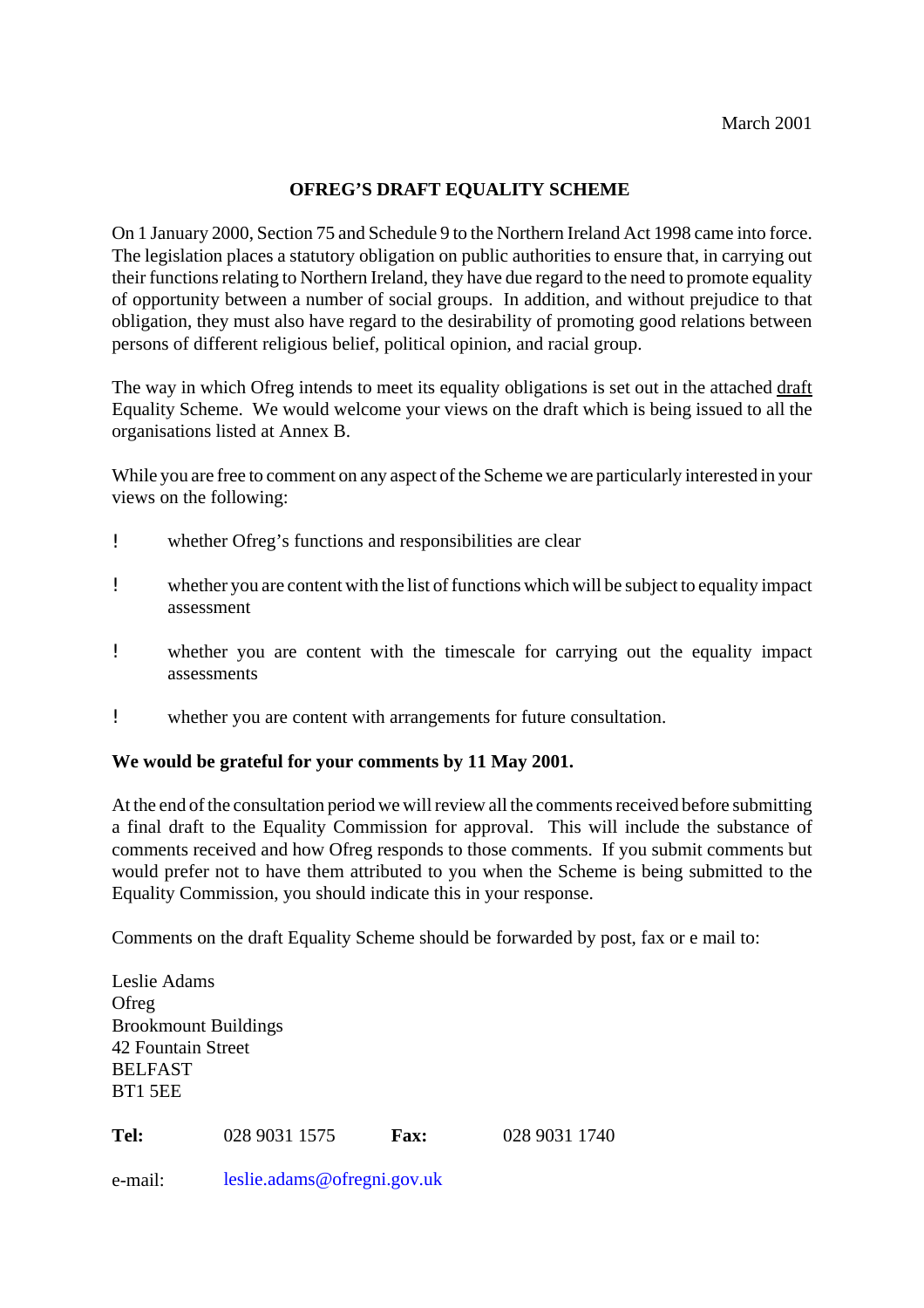# **OFFICE FOR THE REGULATION OF ELECTRICITY AND GAS**

**OFREG**=**S DRAFT**

# **EQUALITY SCHEME**

**SUBMISSION TO**

**THE EQUALITY COMMISSION**

**MARCH 2001**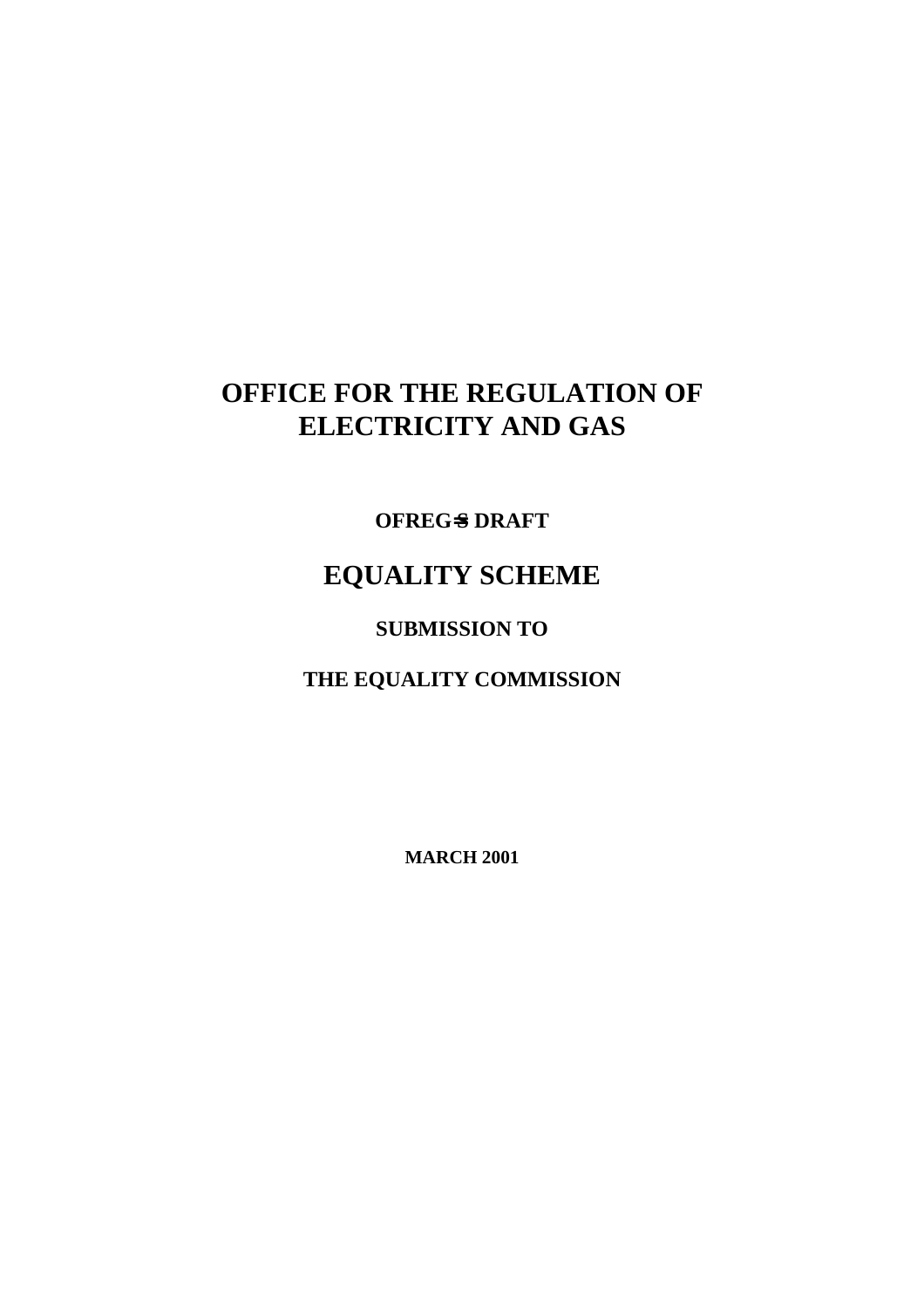## **OFREG**=**S DRAFT EQUALITY SCHEME**

Statement by the Director General of Electricity Supply for Northern Ireland and the Director General of Gas for Northern Ireland **PAGE**

|     |                                                              | 111J           |
|-----|--------------------------------------------------------------|----------------|
| 1.  | Introduction                                                 | $\overline{4}$ |
| 2.  | Arrangements for assessing compliance with Section 75 duties | 8              |
| 3.  | Functions and activities                                     | 9              |
| 4.  | Equality impact assessments                                  | 16             |
| 5.  | Timetable                                                    | 17             |
| 6.  | Monitoring                                                   | 18             |
| 7.  | Publication of equality impact assessments and monitoring    | 18             |
| 8.  | Consultation                                                 | 19             |
| 9.  | Public access to information and services                    | 21             |
| 10. | Training and awareness raising                               | 22             |
| 11. | Complaints                                                   | 23             |
| 12. | Publication of the Scheme                                    | 23             |
| 13. | Review of the Scheme.                                        | 23             |

#### Annexes

| A. Main Groups identified by the Equality Unit as relevant to Section 75<br>categories listed in the Northern Ireland Act 1998. | 25 |
|---------------------------------------------------------------------------------------------------------------------------------|----|
| <b>B.</b> Consultation list                                                                                                     |    |
| C. Timetable for reviews and other associated activity                                                                          | 29 |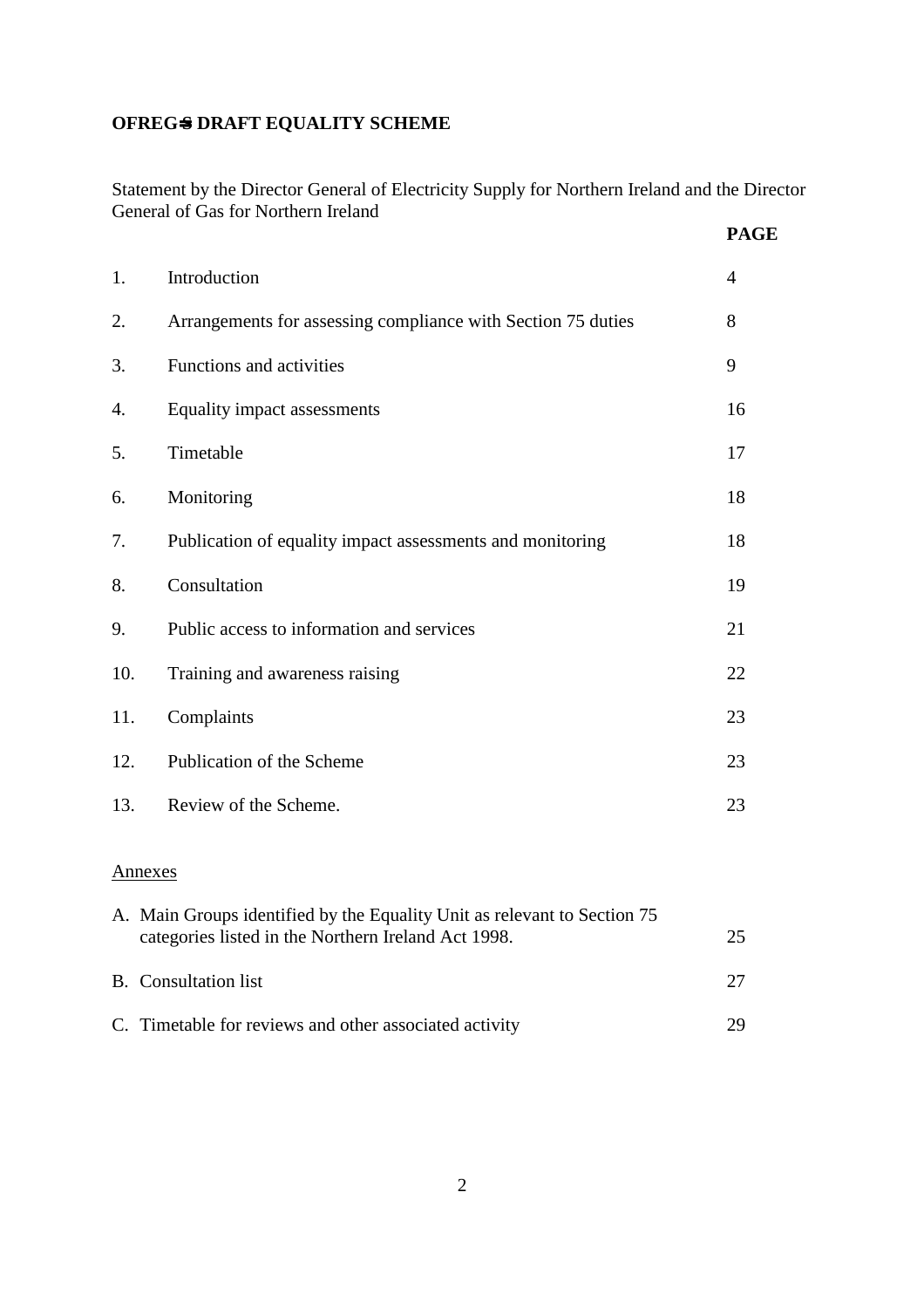## **DRAFT EQUALITY SCHEME FOR THE OFFICE FOR THE REGULATION OF ELECTRICITY AND GAS**

## **STATEMENT BY THE DIRECTOR GENERAL OF ELECTRICITY SUPPLY FOR NORTHERN IRELAND AND THE DIRECTOR GENERAL OF GAS FOR NORTHERN IRELAND**

The Office for the Regulation of Electricity and Gas is fully committed to the fulfilment of the obligations in Section 75 of the Northern Ireland Act 1998 (Athe Act@) concerning the promotion of equality of opportunity between the categories listed and promoting good relations between persons of different religious belief, political opinion or racial group. This Draft Equality Scheme sets out how Ofreg proposes to fulfil those obligations.

I will ensure that all of Ofreg-s staff are fully aware of the need to implement the provisions of this scheme and I will give leadership within Ofreg in order to achieve this. The proposals contained in this Draft Equality Scheme, while of importance in the short term, also mark the beginning of a longer term process to ensure the issue of equality is an integral part in Ofreg=s overall thinking.

**DOUGLAS McILDOON Director General of Electricity Supply for Northern Ireland and Director General of Gas for Northern Ireland**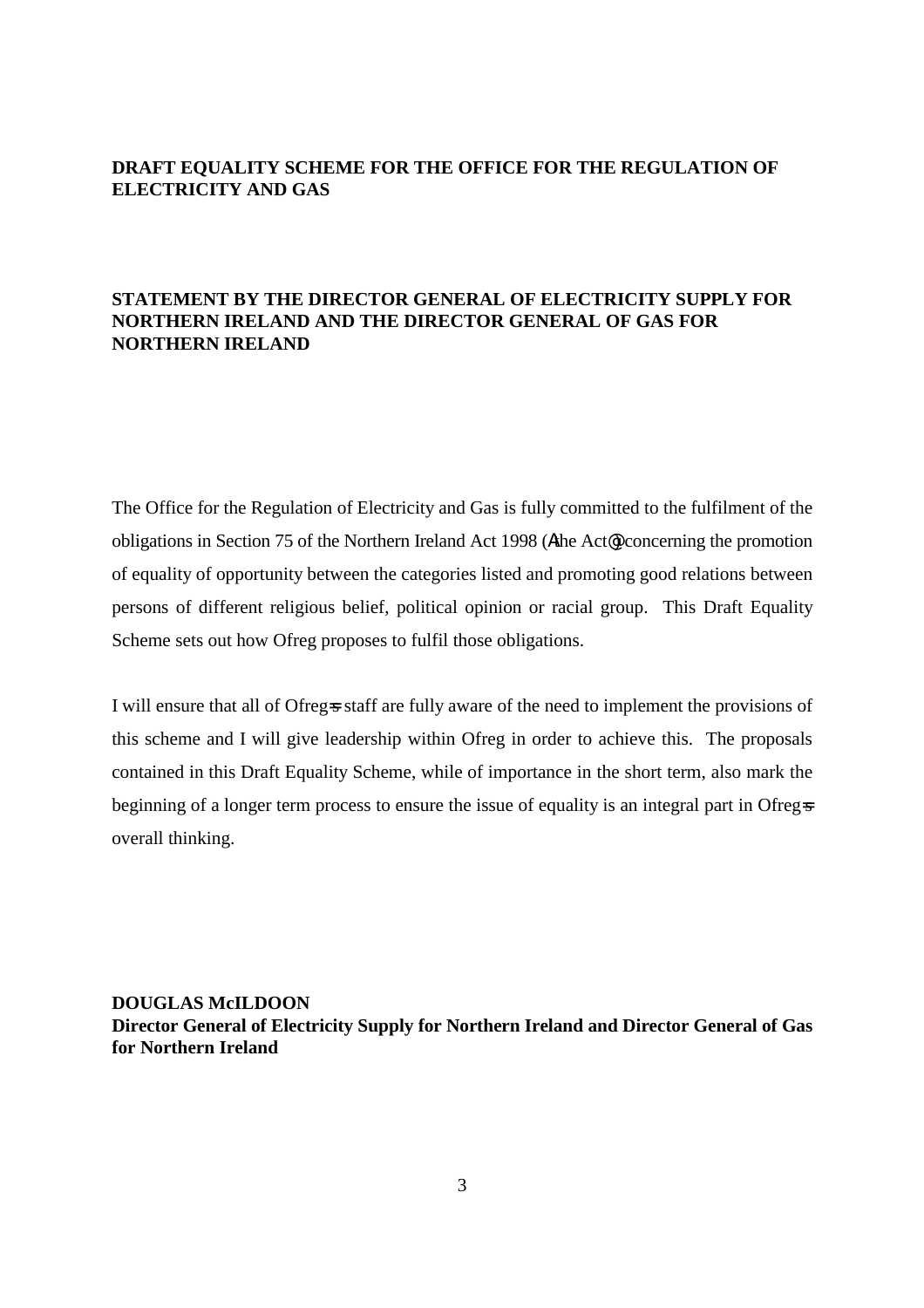#### **OFREG**=**S DRAFT EQUALITY SCHEME**

#### 1. **Introduction**

1.1 The Office for the Regulation of Electricity and Gas (OFREG), a non-ministerial Government department, supports the Director General of Electricity Supply for Northern Ireland and the Director General of Gas for Northern Ireland (both are statutory termlimited appointments) in dealing with all aspects of regulation of the Northern Ireland electricity supply industry and the gas industry. The Director General of Electricity Supply is also the Director General of Gas. Ofreg is staffed by some 26 Civil Servants on loan from other Northern Ireland Departments.

Ofreg is organised into five main sections:-

- \$ **The Electricity Price Regulation Section** which is responsible for ensuring regulated companies including Northern Ireland Electricity (NIE) comply with their licences. Licence conditions contain, among other things, price controls which place limits on the charges NIE can impose and social obligations with which the company must comply (such as requiring the production of Codes of Practice for the elderly and disabled).
- \$ **The Gas Regulation Section** which works in a similar way to ensure Phoenix Natural Gas and other gas licence holders comply with their licences.
- \$ **The Internal Market in Electricity (IME) Section** which is responsible for the implementation of the IME EC Directive. Under this an electricity trading system has been established in Northern Ireland which by April 2001 will enable the top 35% of consumers (generally large businesses or public sector customers) to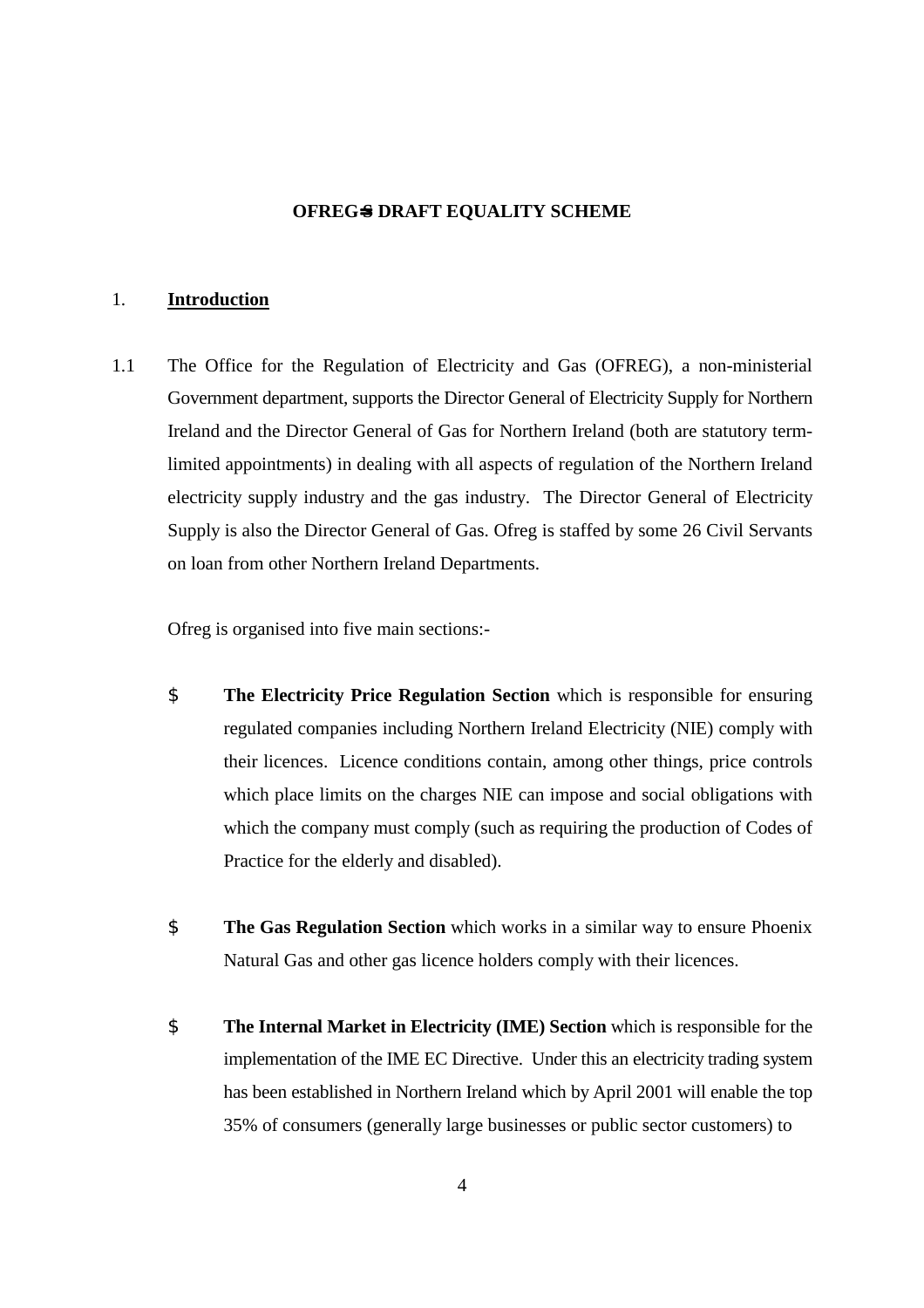- \$ purchase their electricity from suppliers other than NIE or directly from the generators.
- \$ **Consumer, Business Affairs and Competition Act Section** which handles electricity consumer complaints/concerns which have not been satisfactorily dealt with by NIE. Gas complaints are handled by the General Consumer Council for Northern Ireland. The Section is also responsible for the implementation of the Competition Act 1998 which aims to ensure that companies do not engage in anti-competitive activity in the Northern Ireland Energy Market.
- \$ **Finance and Administration Section** which handles the daily running of **Ofreg** including administration, finance, IT and licence applications.
- 1.2 The role of the Director General of Electricity Supply for Northern Ireland (DGES) came into being on 1 March 1992. He has a duty to exercise his functions as set out in the Electricity (Northern Ireland) Order 1992 in a way which is best calculated:
	- ! to ensure that all reasonable demands for electricity are satisfied
	- ! to ensure that licensees can finance their licensed activities
	- ! to promote competition in the generation and supply of electricity
	- ! to protect the interests of consumers of electricity
	- ! to promote the efficient use of electricity by both consumers and suppliers alike
	- ! to protect consumers in respect of the prices charged and other terms of electricity supply.

The DGES=s functions include:

- ! the issuing of licences to new generators and suppliers
- ! monitoring, enforcing and, where appropriate, modifying licences
- ! investigating complaints
- ! setting Standards of Performance for Northern Ireland Electricity plc (NIE) in its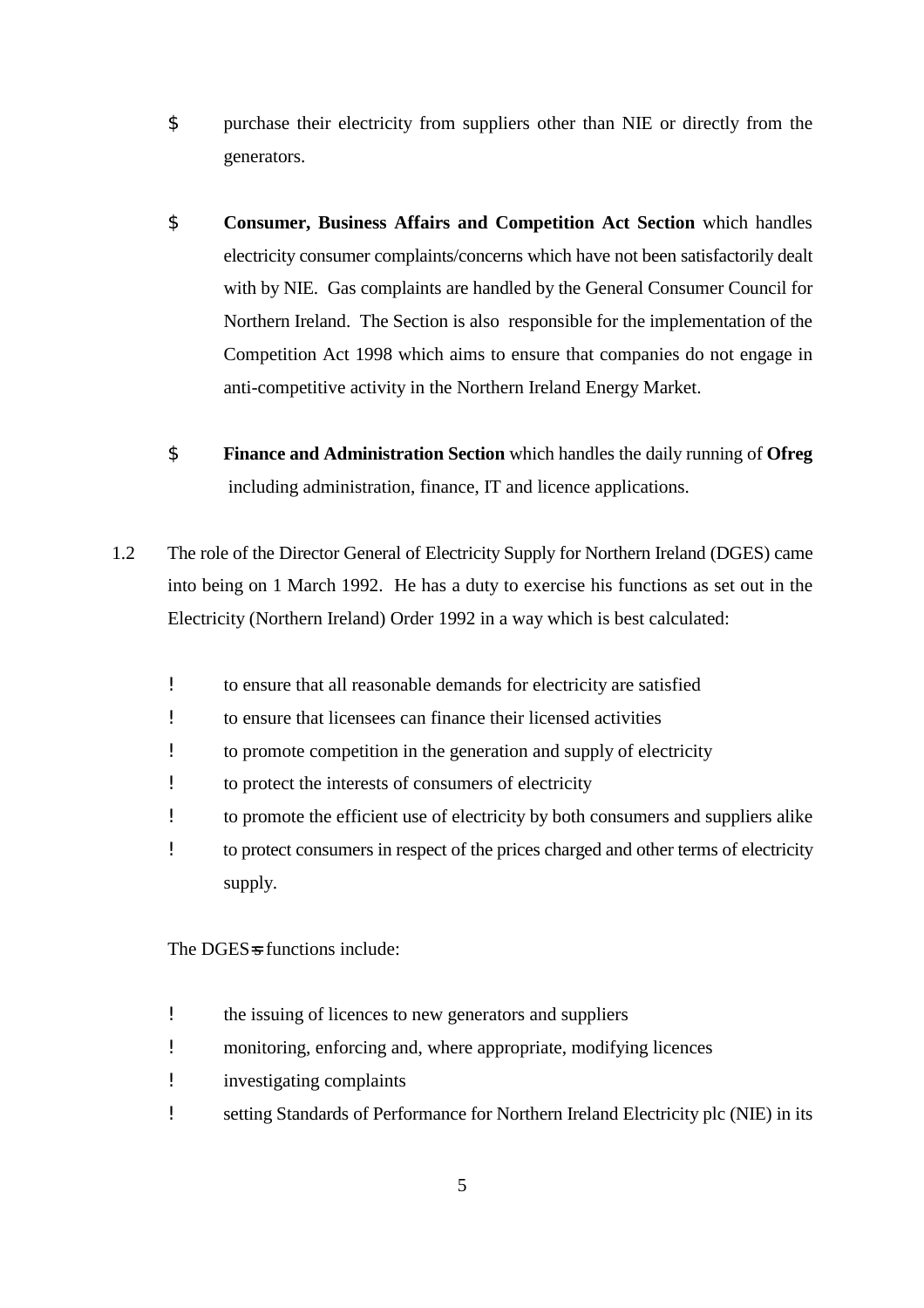#### capacity as a Public Electricity Supplier

- ! reviewing the state of the industry and advising Government.
- 1.3 The role of the Director General of Gas for Northern Ireland (DGG) came into being on 10 June 1996. He has a duty to exercise his functions as set out in the Gas (Northern Ireland) Order 1996 in a way which is best calculated:
	- ! to promote development and maintenance of an efficient and co-ordinated gas industry
	- ! to secure that licensees can finance their licensed activities
	- ! to protect the interests of consumers of gas
	- ! to promote the efficient use of gas supplied to consumers
	- ! to protect the public from dangers arising from the conveyance, storage, supply or use of gas.

The DGG=s functions include:

- ! the issuing of licences to convey, store or supply gas
- ! monitoring, enforcing and, where appropriate, modifying licences
- ! promoting the development and maintenance of an efficient, economic and coordinated gas industry, and
- ! protecting the interests of consumers in respect of the prices charged and the other terms of gas supply, continuity of supply and quality of gas supply services provided.

The investigation of customer complaints which the gas companies have been unable to resolve is undertaken by the General Consumer Council for Northern Ireland.

1.4 Section 75 of the Act requires Ofreg in carrying out its functions relating to Northern Ireland, to have due regard to the need to promote equality of opportunity: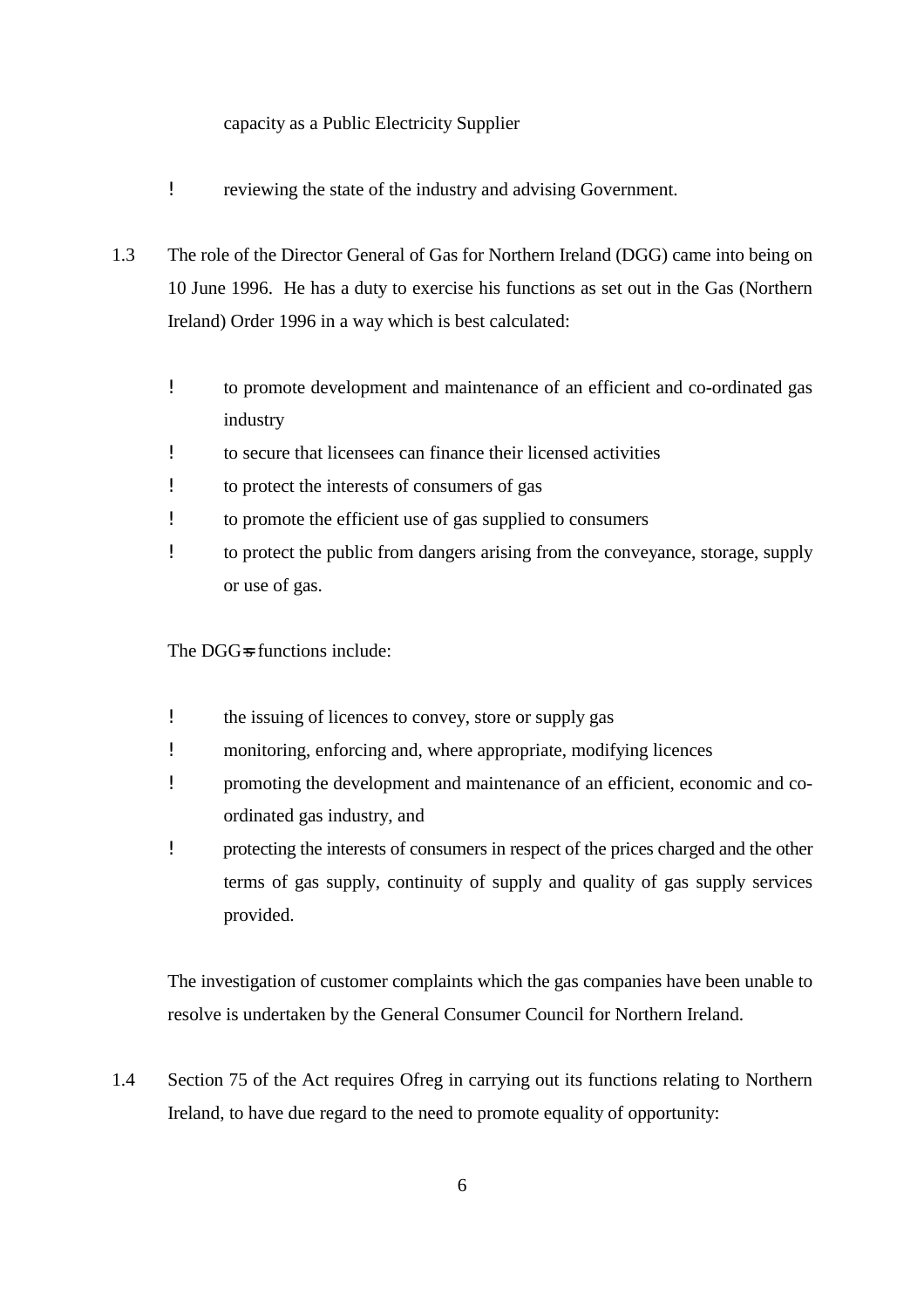- ! between persons of different religious belief, political opinion, racial group, age, marital status or sexual orientation;
- ! between men and women generally;
- ! between persons with a disability and persons without; and
- ! between persons with dependents and persons without.

The main groups relevant to these categories are set out in Annex A.

- 1.5 In addition, without prejudice to its obligation above, Ofreg shall, in carrying out its functions relating to Northern Ireland have regard to the desirability of promoting good relations between persons of different religious belief, political opinion or racial group.
- 1.6 Schedule 9 of the Act requires Ofreg to set out in an Equality Scheme how it proposes to fulfil the duties imposed by Section 75, and in accordance with the Equality Commission-s guidelines. This document is Ofreg-s public statement as to how it intends to fulfil the duties imposed by Section 75. It explains:
	- ! how Ofreg intends to meet its statutory requirements;
	- ! how Ofreg carries out its functions, powers and duties;
	- ! Ofreg's commitment to the allocation of necessary resources (in terms of people, time and money) to ensure that the statutory duties are complied with and that the Scheme can be implemented effectively and on target;
	- ! Ofreg's commitment to ensuring effective internal arrangements are in place to ensure duties are effectively complied with and for monitoring and reviewing progress; and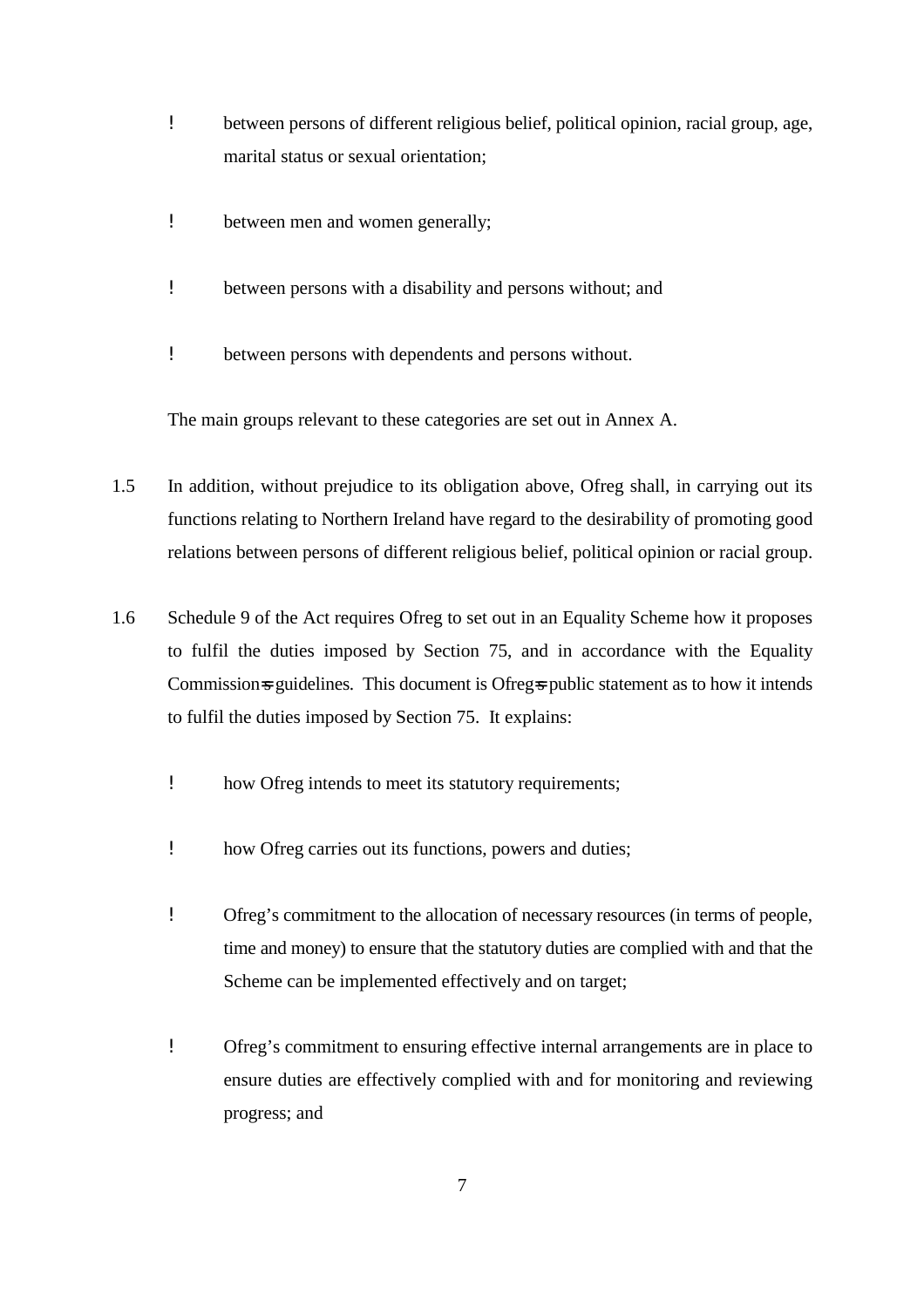- ! Ofreg's commitment to the development and delivery of a planned programme of communication and training on the Scheme and equality obligations.
- 1.7 The Scheme will also be used internally as a working document for Ofreg=s staff to ensure their compliance with the Section 75 duties.

#### 2. **Arrangements for Assessing Compliance with Section 75 Duties**

- 2.1 Paragraph 4 of Schedule 9 of the Act says >A Scheme shall state, in particular, the authorities arrangements.....for assessing its compliance with the duties under Section 75.....=. Ofreg will assess over a 4 year period how each of its major activity areas as identified at para 4.2 below impacts on the promotion of equality of opportunity and the promotion of good relations within the terms of Section 75 of the Act. This will be done through equality impact assessments. Where relevant, equality impact assessments should include an annex on the promotion of good relations. Further information on equality impact assessments is given in para 4.4.
- 2.2 In seeking to develop the promotion of good relations between people of different religions, political opinion or racial group Ofreg will look for guidance from the Community Relations Council and other relevant organisations.
- 2.3 Overall responsibility for taking forward the implementation of Ofreg-s Section 75 obligations will lie with Mr Leslie Adams, Head of Consumer and Business Affairs. He will not only be a central point of contact, but will co-ordinate the implementation of Section 75 obligations within and if necessary outside the office, and will arrange for staff to implement and monitor the Scheme.
- 2.4 Actions proposed in the Equality Scheme will feature in Ofreg internal Management Plan and the Director General-s Forward Work Plan. Where relevant staff will include implementation of the statutory duties in their Personal Performance Plans.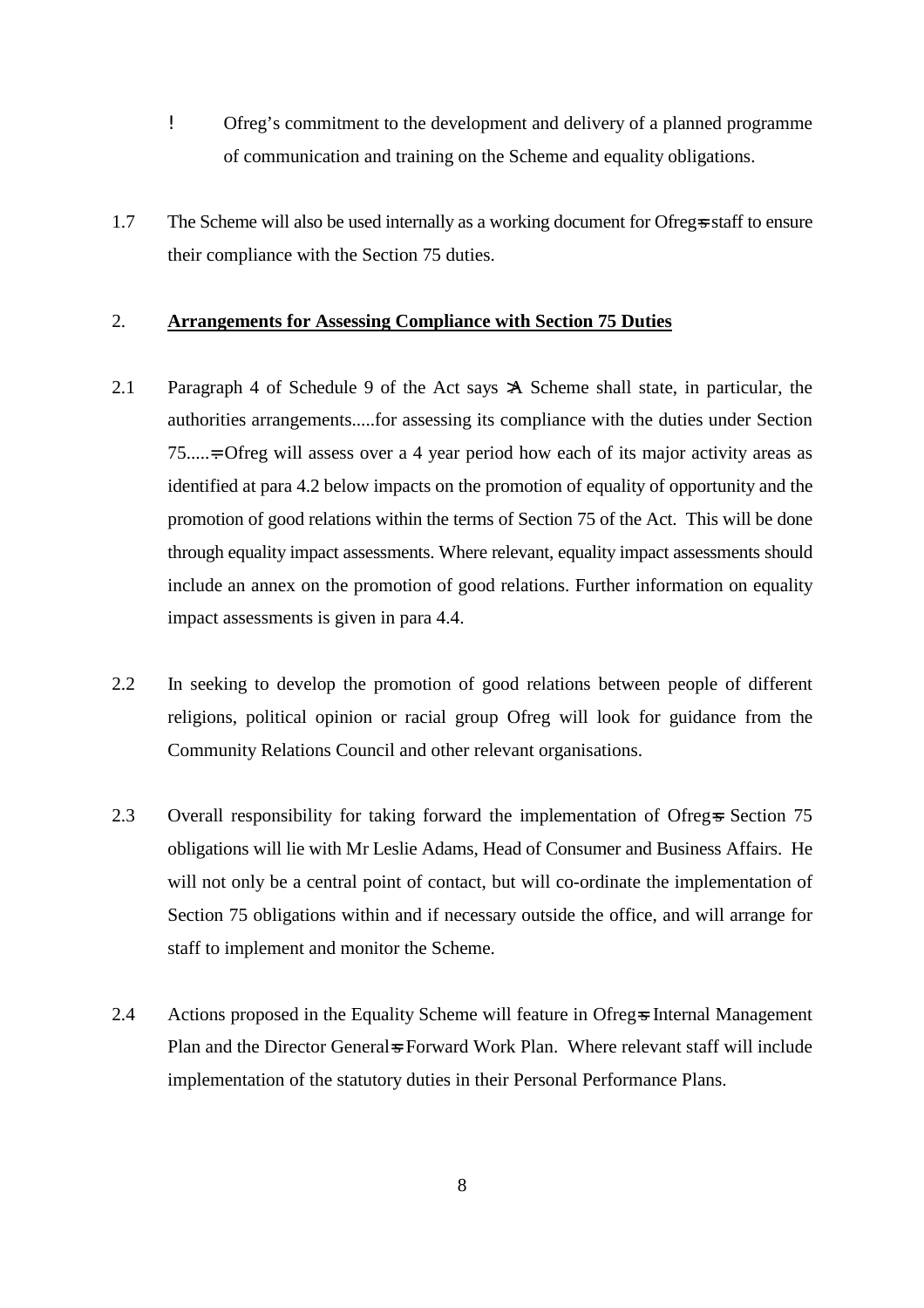- 2.5 The implementation of the Section 75 obligations will be monitored and reviewed at regular management meetings, and will be further reviewed on a quarterly basis by the Ofreg Board which will act as Ofreg-s Equality Steering Group, under the Chairmanship of the Director General. Other equality related activity, such as Ofreg=s Social Action Plan and Human Rights issues will be considered at this time.
- 2.6 An annual report on Ofreg-s activities during each year to implement Section 75 and all aspects of its Equality Scheme, will be prepared and submitted via the Ofreg Board to the Equality Commission to assist it in compiling its Annual Report. Ofreg will feature progress on equality matters in its own Annual Report and will liaise with the Commission to ensure that progress is maintained.
- 2.7 Ofreg will ensure that implementation of the Section 75 duties is supported with appropriate resourcing (in terms of people, time and finance) to ensure that the statutory duties are complied with. It will inform and train staff on the requirements of the statutory obligations and how they can be efficiently implemented.
- 2.8 Ofreg is committed to consulting on matters relating to the statutory duties in accordance with the Equality Commission=s guiding principles, as set out below in Section 8. Ofreg will choose methods that seem most appropriate in each case.

#### 3. **Functions and Activities**

3.1 For the purposes of the Act Ofreg-s functions include the powers and duties of the DGES and DGG as defined in the Electricity (Northern Ireland) Order 1992 and the Gas (Northern Ireland) Order 1996. The following activities are those developed by Ofreg to carry out the duties imposed on the DGES and DGG. :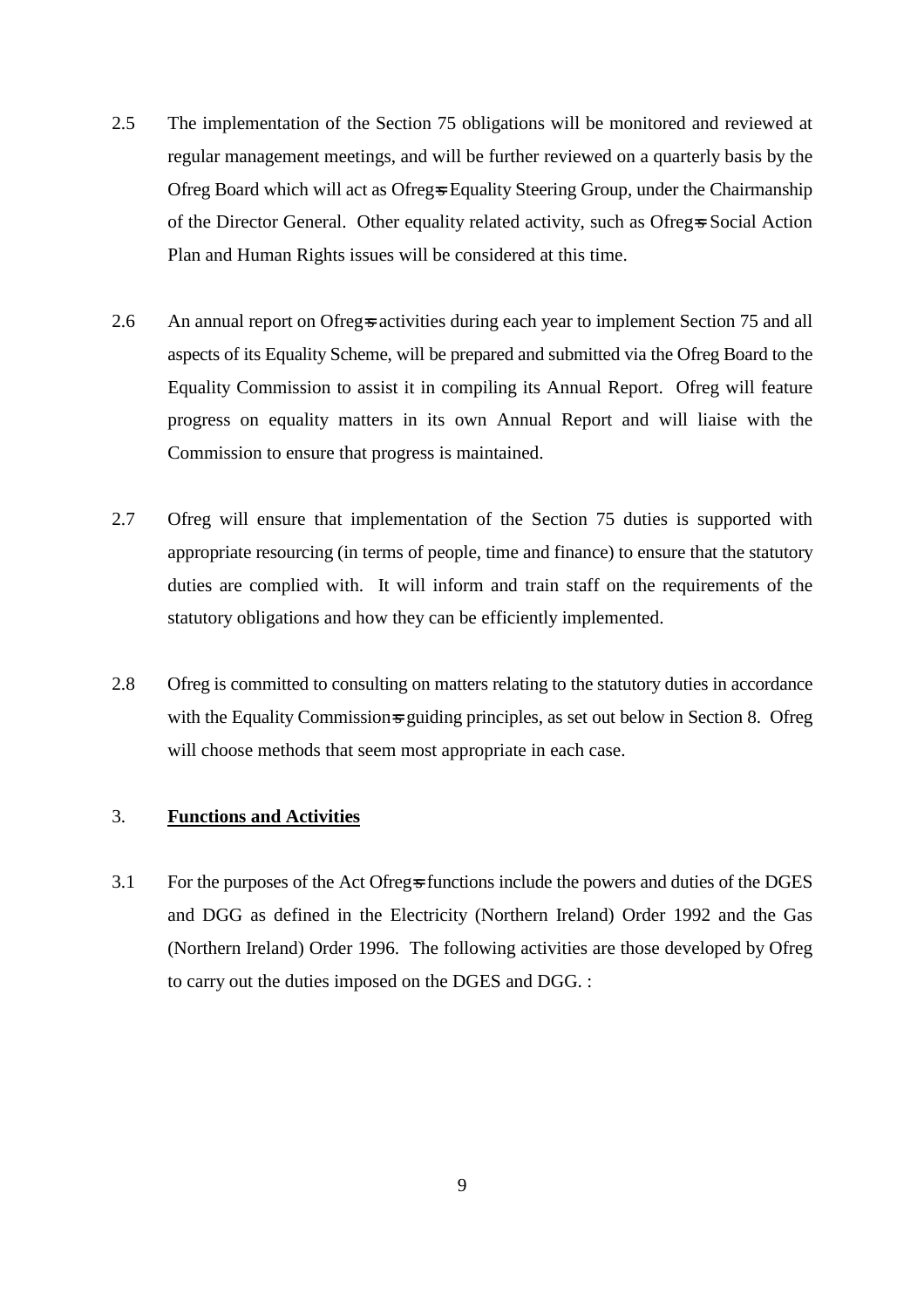- A Promoting competition in the generation and supply of electricity. This involves:
	- (i) facilitating the renegotiation of the generation station contracts, in order to both promote competition and secure a better deal for customers.

The generation contracts were signed at the time of privatisation of the Northern Ireland Electricity Industry in 1992, and provided for two types of payments (energy and availability payments) to be made to the power stations. This arrangement has contributed significantly to Northern Ireland=s high generation costs, and subsequently to Northern Ireland=s high electricity costs when compared with the rest of the UK.

(ii) Promoting competition in the generation and supply of electricity by securing such changes to the market structure as will drive down prices for all classes of customers.

One of the duties of Ofreg is to promote competition in the production of electricity and also among those businesses which retail it to final customers. At present only very large consumers have the right to choose their own supplier though the European Union is expected to grant this right to all customers. However merely granting the right does not by itself guarantee lower prices for all customers and in particular for low income households.

(iii) reviewing periodically the Price Control on NIE=s Transmission and Distribution (T&D) business.

This review takes place every 5 years, and involves the Director General capping the maximum allowed revenue stream for the period in question. The necessity for a Price Control arises because NIE=s T&D Business, also known as the Awires@ business, is effectively a monopoly. Reviews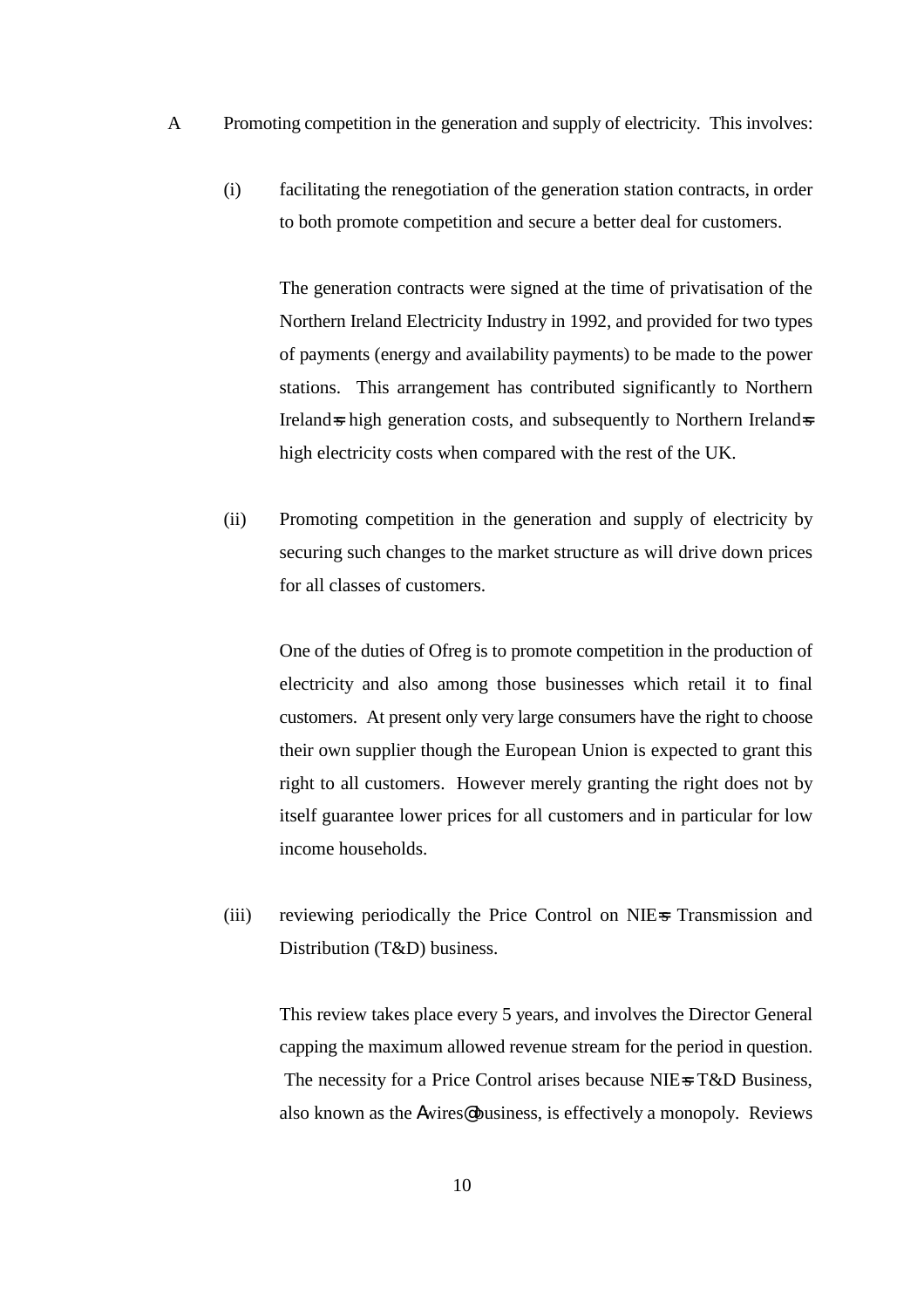of NIE=s Supply and Power Procurement Business are also undertaken periodically.

(iv) exercising concurrently with the Director General of Fair Trading functions under the Competition Act 1998, as far as they relate to anticompetitive behaviour or abuse of dominant positions in the electricity and gas industries in Northern Ireland.

The Competition Act came into force on 1 March 2000, and introduced two specific prohibitions: One of agreements (whether written or not) which prevent, restrict or distort competition and which may affect trade within the UK ( $x$ the Chapter I Prohibition=); the other of conduct by undertakings which amounts to an abuse of a dominant position in a market and which may affect trade within the UK (\*he Chapter II Prohibition=). Ofreg will in due course publish a consultation paper on the implications of the Act for the Energy Sector in Northern Ireland.

- B. Protecting the interests of electricity consumers with regard to price. This involves:
	- (i) minimising the total electricity bill by incentivising NIE to promote the efficient use of electricity;
	- (ii) enabling all classes of customers to secure affordable renewable electricity;
	- (iii) promoting a two tier tariff that discourages the inefficient use of electricity while protecting the basic requirements of low income households;
	- (iv) promoting the concept of energy service companies (ESCos)which will deliver affordable power and heat packages to households while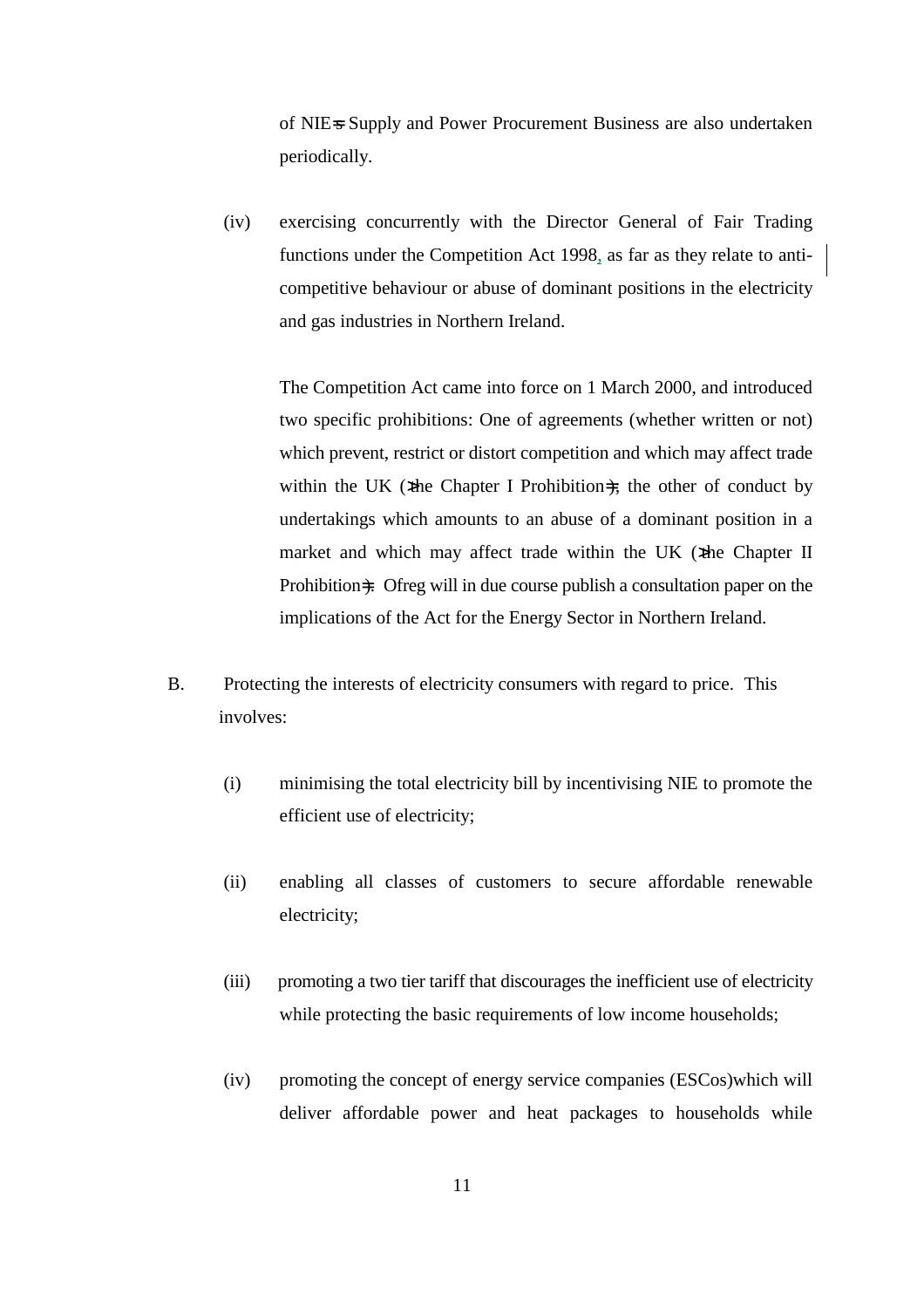minimising pollution.

- C. Protecting the interests of consumers with regard to quality of service
	- (i) reviewing periodically NIE=s Standards of Performance (Guaranteed and Overall).

The Standards set service levels for the company, for example, by stipulating times for restoration of supply, making appointments and replying to correspondence. Where the Guaranteed Standards are breached NIE must make pre-determined payments to individual customers. Overall Standards apply to general levels of service, for example, NIE must read 99.5% of meters at least once a year. NIE=s performance is reported annually in Ofreg=s Customer Services Report.

(ii) reviewing periodically Ofreg=s Social Action Plans aimed at Northern Ireland electricity and gas customers who are disadvantaged and or experiencing fuel poverty.

In May 1998 the Director General first published Action Plans to achieve efficiency, choice and fairness in the provision of electricity and gas to disadvantaged consumers. The Action Plans published were in response to the Government-s proposal in the March 1998 Green Paper >A Fair Deal For Consumers.= It is intended that Ofreg=s Social Action Plans will be updated on a regular basis and that extensive consultation will be involved. Consultation on the current review is likely to take place in the first half of 2001.

(iii) Investigating complaints where NIE has been unable to satisfy customer needs.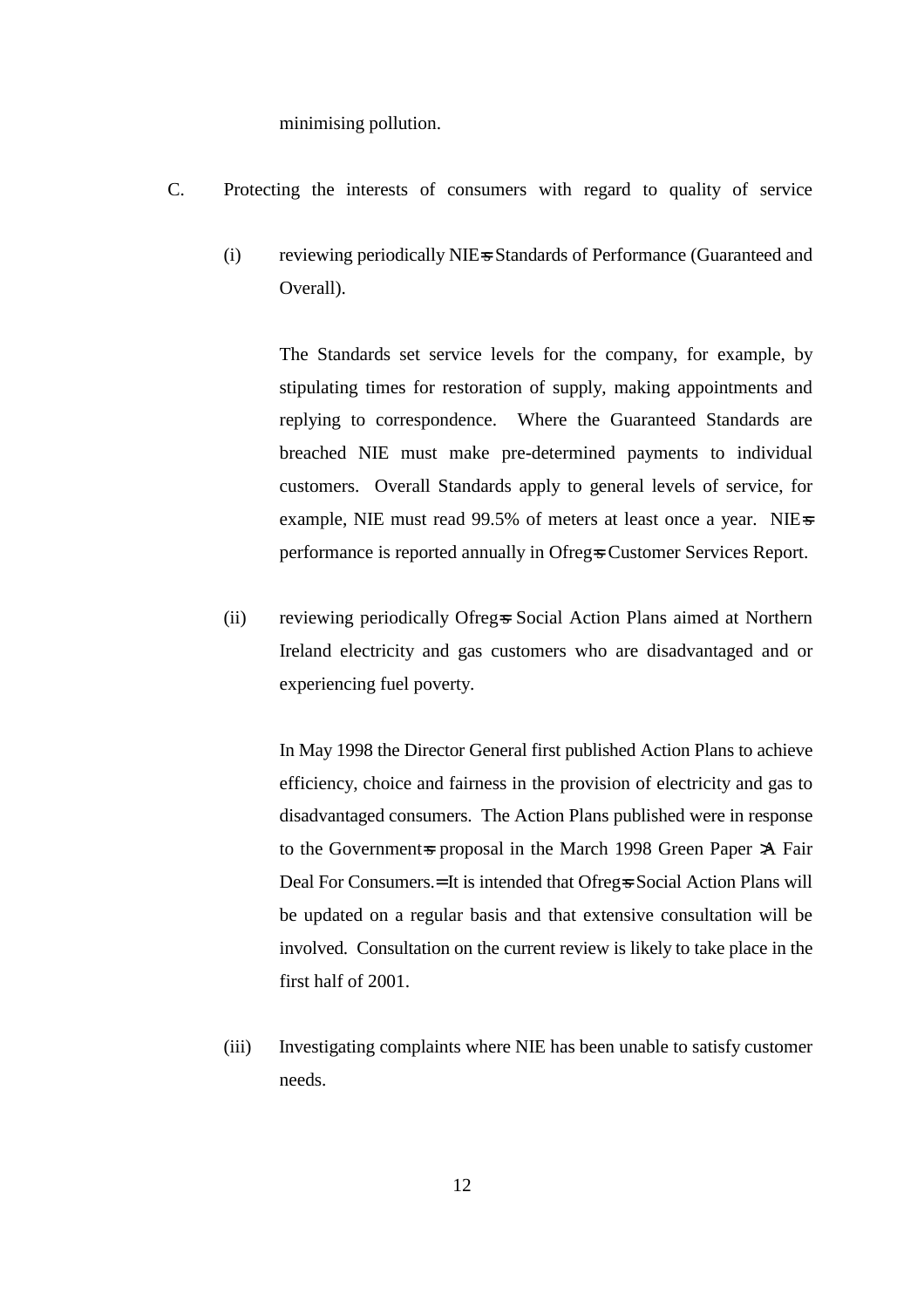Ofreg has a dedicated Consumer Affairs Section which aims to resolve complaints from electricity consumers who are dissatisfied with the way in which NIE has handled their problems. The Section runs an ongoing publicity campaign to bring Ofreg=s services to the attention of customers.

#### (iv) Approving NIE=s Codes of Practice

NIE is required by its licence to produce Codes of Practice describing the standards of service which customers can expect. They cover a wide range of service areas, for example, payment of bills and must be written in consultation with the Northern Ireland Consumer Committee for Electricity. They must subsequently be approved by the Director General.

- D. Promoting the development and maintenance of an efficient, economic and coordinated gas industry in Northern Ireland and protecting the interests of gas consumers with regard to price and quality of service. This involves:
	- (i) granting licences to firms wishing to operate in the Northern Ireland gas market. Licences govern the conduct of market participants and are monitored by Ofreg to ensure their provisions are being adhered to;
	- (ii) setting and monitoring of the standards of customer service provided by gas suppliers. Standards of Performance are set in a range of service areas broadly similar to those in electricity. (See activity  $C(i)$ ). They must be approved by the Director General and Phoenix Natural Gas is required to report on the results at regular intervals;
	- (iii) ensuring that Phoenix Natural Gas develops the gas network within the Greater Belfast area, in accordance with the development plan in its licence;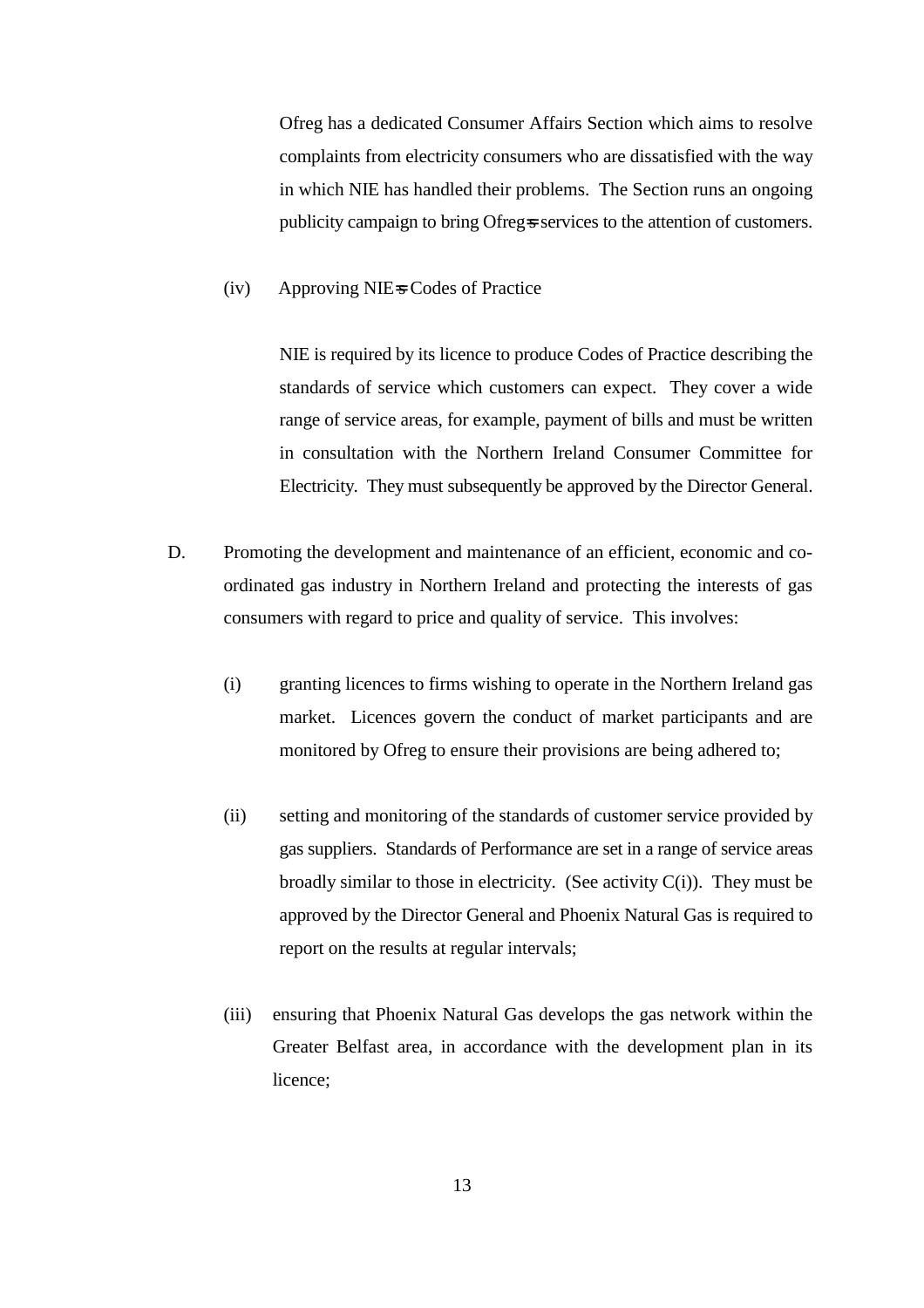- (iv) every five years, undertaking a price control review of the charges Phoenix Natural Gas set for conveying natural gas within their licensed area;
- (v) encouraging the extension of the natural gas network outside Greater Belfast.
- E. Promoting energy efficiency and reducing harmful environmental emissions. This involves:
	- (i) Incentivising NIE and Phoenix Natural Gas through their Price Controls to promote energy efficiency measures in Northern Ireland.

The Director General has agreed a wide range of measures with the companies and has structured their price controls in a way which allows a higher rate of return where they are successful in promoting energy efficiency.

(ii) Facilitating implementation of Climate Change Levy exemptions for Energy Efficiency Technologies in Northern Ireland.

The Finance Act 2000 introduced the Climate Change Levy and will be paid by all non-domestic electricity consumers at the rate of 0.43 pence per kilowatt hour from 1 April 2000. However electricity generated from renewable generation sources is exempt from the levy and the provisions of the Act make Ofreg responsible for administering and monitoring the exemptions. An exemption Scheme is currently being developed.

The Climate Change levy is an integral part of the Government-s climate change programme, helping put the UK on track to meet its Kyoto target and moving beyond that towards the Government-s domestic goal of a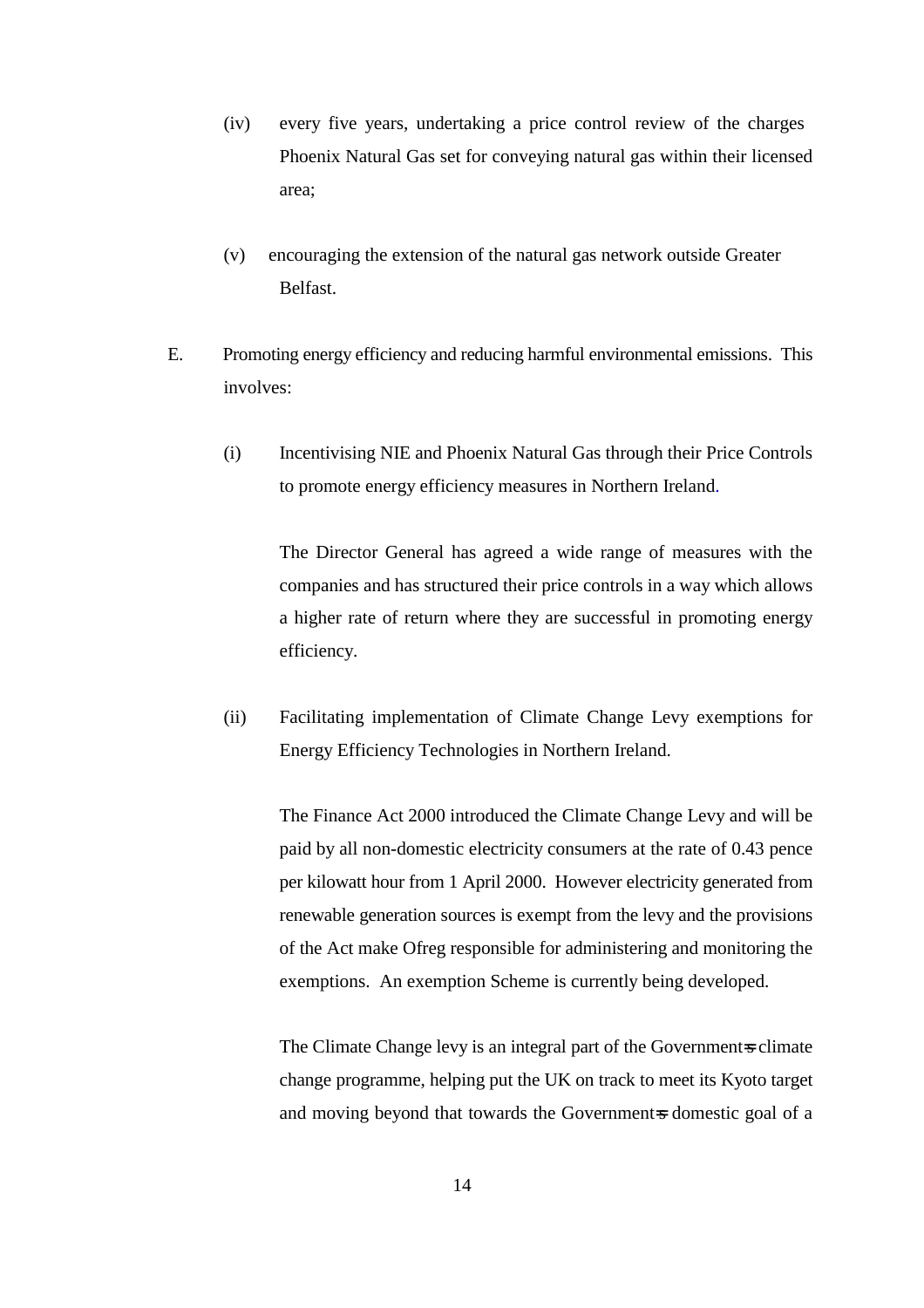20% cut in carbon dioxide emissions.

All revenue raised by the levy will be recycled through business by a 0.3% cut in employers= national insurance contributions and additional Government support for energy efficiency measures. The levy package is therefore designed to be revenue neutral but at the same time will promote employment opportunities and discourage pollution.

- 3.2 Some of Ofreg=s activities are determined collectively, rather than by Ofreg itself. The lead responsibility for Northern Ireland Civil Service-wide public procurement rests with the Department of Finance and Personnel (DFP). DFP will cover in its scheme the arrangements for equality impact assessments of the procurement function as it relates to all Northern Ireland Departments. This arrangement will ensure that the policies followed by Ofreg in relation to public procurement are subjected to impact assessment centrally by DFP. All Ofreg employees are on secondment or loan from other Northern Ireland Departments and while responsibility for recruitment and related matters lies with those Departments, Ofreg will apply best employment practice in all other dealings with its staff.
- 3.3 Where necessary Ofreg will co-operate with other Departments either to ensure that those Departments (or public bodies) participate if necessary in any equality impact assessment initiated by Ofreg and in turn will contribute to equality impact assessments carried out by other Departments.
- 3.4 If as a result of an equality impact assessment, Ofreg identifies a significant equality of opportunity issue arising from a UK-wide or European Union policy, it will advise the appropriate UK Department or the European Commission of its findings.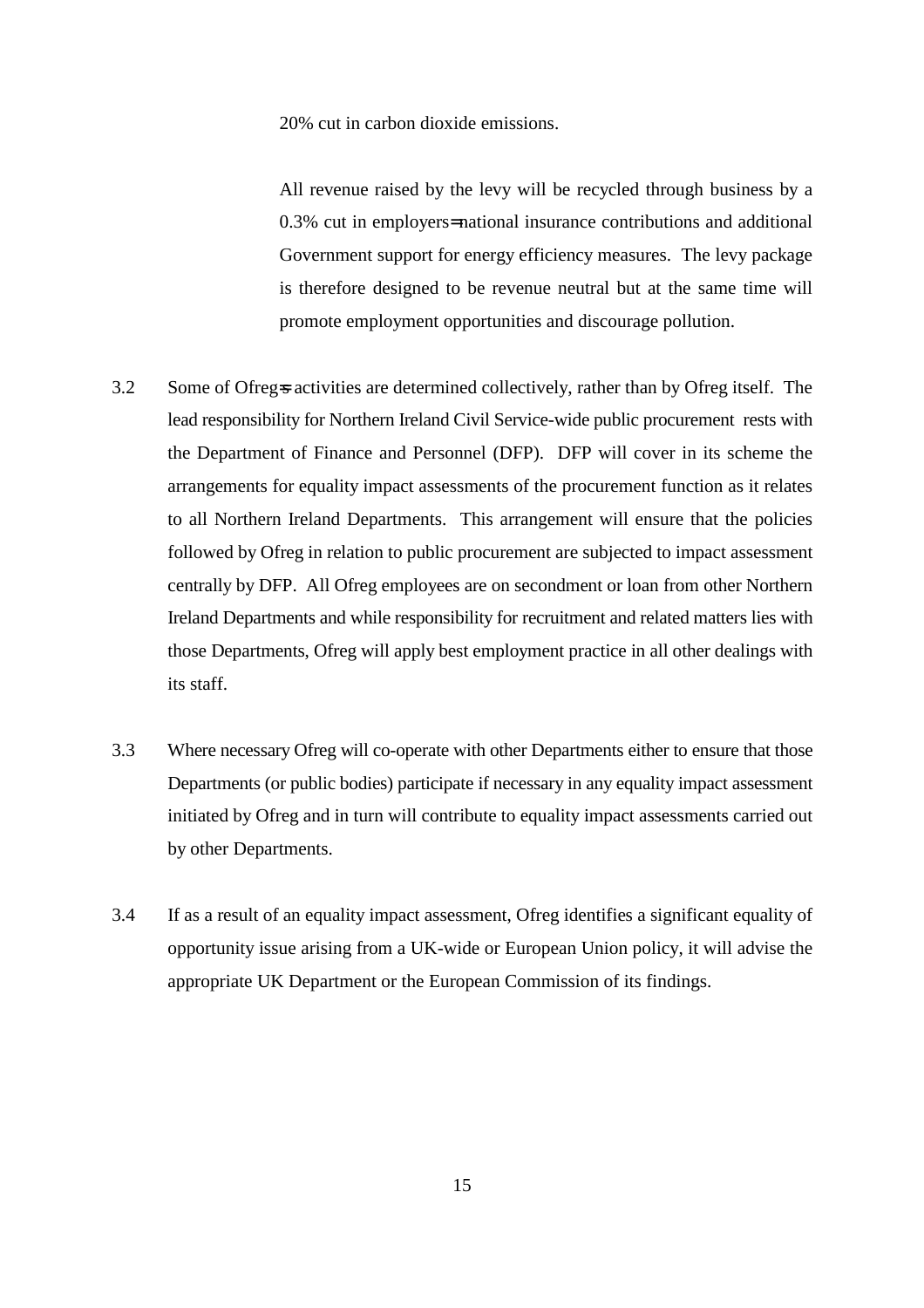#### 4. **Equality Impact Assessments**

- 4.1 To identify which of the activities in Section 3 would be subject to a detailed equality impact assessment, Ofreg has undertaken a screening process considering the impact of each of the activities in terms of the nine categories listed in Section 75 of the Act and set out in Annex A using the following criteria:
	- (i) Whether there is there any evidence of higher or lower participation or uptake by different groups within any of the nine categories?
	- (ii) Whether there is there any evidence that different groups have different needs, experiences, issues and priorities in relation to the particular main activity area?
	- (iii) Whether there is there an opportunity to better promote equality of opportunity or good relations by altering activities or working with others in Government or the community at large?
	- (iv) Whether consultations in the past with relevant representatives, organisations or individuals within groups indicated that particular activities create problems that are specific to them?
- 4.2 On the basis of this screening process, Ofreg proposes to carry out equality impact assessments on all the activities described in para 3.1 with the exception of activity E(ii). This has been screened out because the Climate Change Levy does not apply to domestic consumers of electricity and is revenue neutral for the business community. It does not seem to Ofreg to contain elements which impact on the equality agenda. This position will, however, be reviewed in the light of the consultation process.
- 4.3 For the purposes of the proposed equality impact assessments of the activities identified in the preceding para, related programmes within each activity area may be grouped together for one assessment. Where relevant an equality impact assessment will also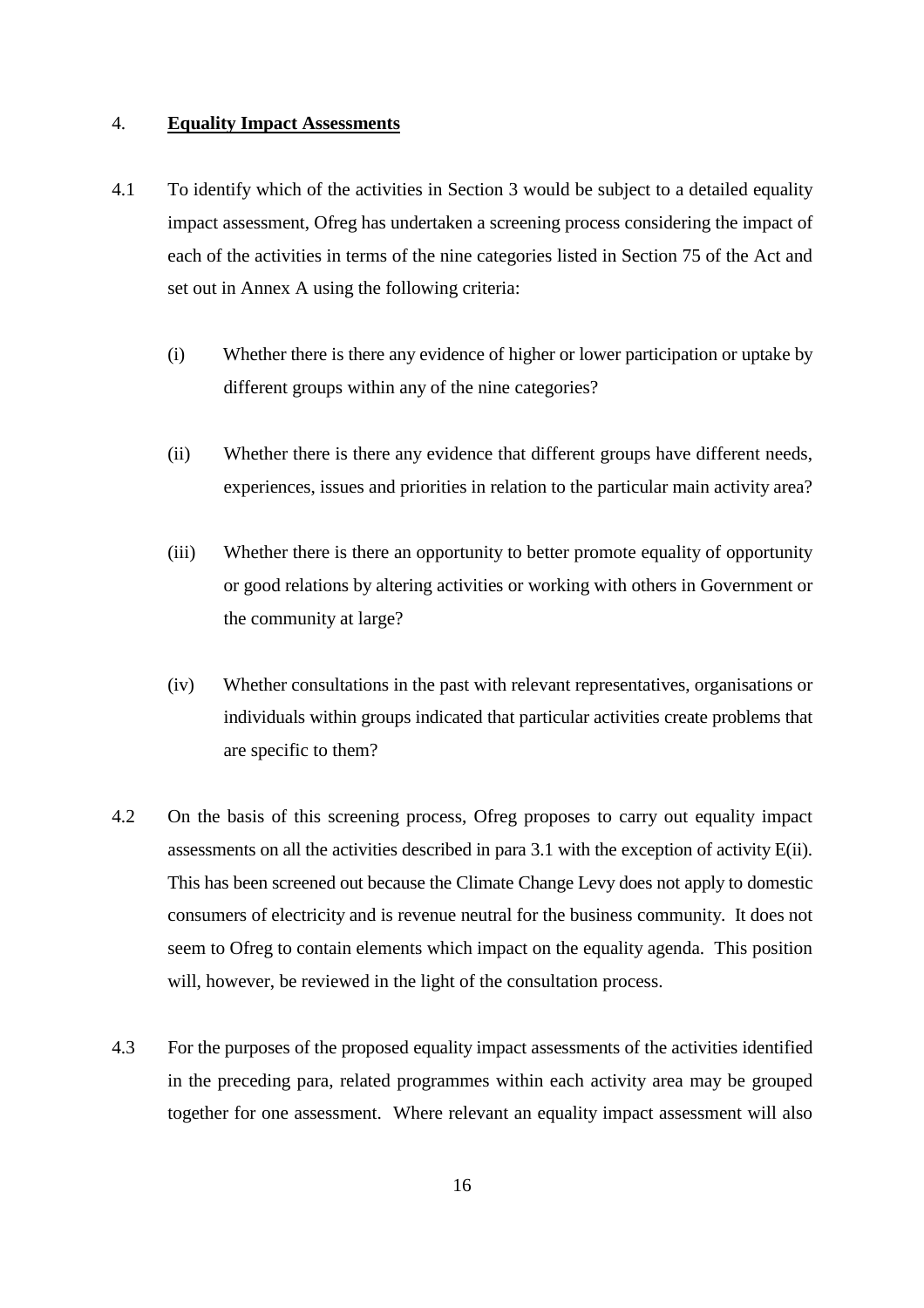include an annex on the promotion of good relations.

- 4.4 Equality impact assessments will involve detailed consideration of available data and the possible commissioning of new research to enable assessments to be carried out on the impact of Ofreg-s activities on the Section 75 groups. Ofreg will consult with representative bodies to identify further sources of information during the assessment, and will alert the public and relevant groups about the activity being assessed and invite their comments and input to the exercise.
- 4.5 In carrying out equality impact assessments, Ofreg will draw on work to be commissioned by the Equality Commission in the near future, in addition to guidance from OFM/DFM.
- 4.6 Before the introduction of any new activities Ofreg will carry out a screening process, and an equality impact assessment if necessary, to identify whether there would be any impact on the promotion of equality of opportunity or good relations, and whether greater equality of opportunity could be promoted. Such an assessment would involve consultation to draw together all available qualitative and quantitative data from both internal and external sources to inform the process.
- 4.7 Responsibility for energy legislation lies with the Department of Enterprise, Trade and Investment. Where however, a proposal for legislation is being put forward Ofreg will assist, where necessary, with the preparation of a summary assessment of implications for the statutory equality obligations for inclusion in the paper to the Minister and with the Explanatory Memorandum to the Assembly Committee considering the Bill.

## 5. **Timetable**

5.1 Ofreg will carry out or commission full equality impact assessments of the activities identified in para 4.2 as indicated in the timetable at Annex C. The methodology used will be that described in the Equality Commission-s guide to the statutory duties pages 41 to 46, and any subsequent guidance.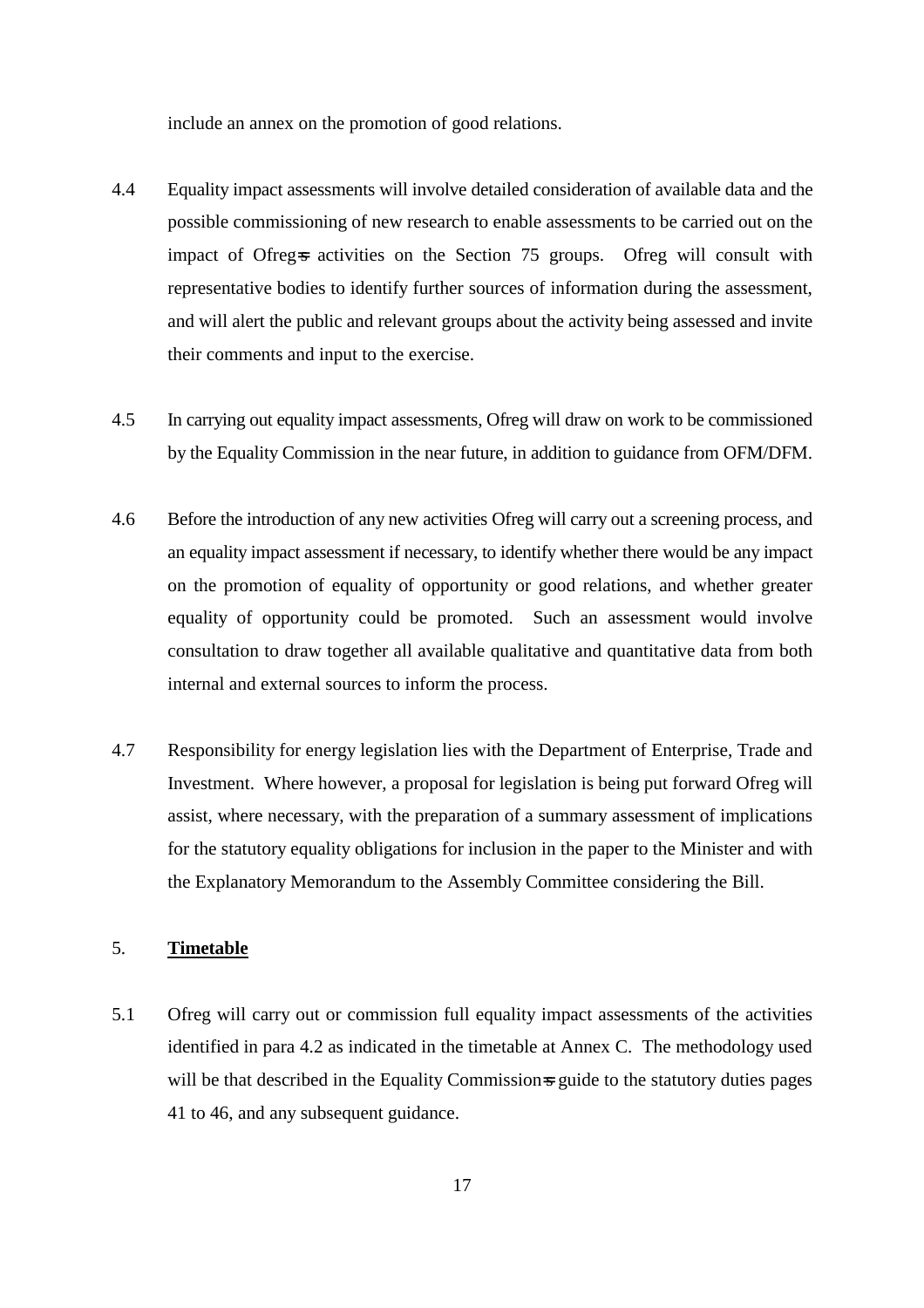#### **6. Monitoring**

- 6.1 Knowledge of the uptake of services provided or initiated by Ofreg and the impact of these on the different groups within the Section 75 categories will be needed in assessing progress towards equality of opportunity.
- 6.2 When the equality impact assessments identified in para 4.2 are being undertaken Ofreg will carry out or commission an assessment of the extent of existing monitoring within each of the activity areas and over the groups identified in the Act and consider the scope for extending it. The assessment will consider the value of any additional monitoring information, the readiness of the business sector and the public to supply such information, the resource implications and the availability of any proxy measures (e.g. postcode analysis). The assessment will include arrangements for monitoring access to information and services to ensure equality of opportunity. If seeking such information proves difficult or sensitive Ofreg will consider other means to identify the impact of its activities - e.g. through consultation and discussion with relevant representative groups.
- 6.3 In some cases the equality impact assessment may identify potential differential adverse impact on particular groups within the Section 75 categories. If no alternative action is considered feasible, Ofreg will consider how to mitigate any potential adverse impact, and may arrange for specific research or additional monitoring to confirm the extent of the adverse impact, and/or the success of any mitigating measures.
- 6.4 As with all monitoring data, information collected through specific exercises will be taken into account in any review of the activity.

#### 7. **Publication of Equality Impact Assessments and Monitoring**

7.1 Ofreg will consult on the outcome of any equality impact assessment and of any monitoring undertaken in relation to paragraph 6 above. This material will be placed on the Ofreg Internet website at www.ofreg.nics.gov.uk and will also be available in printed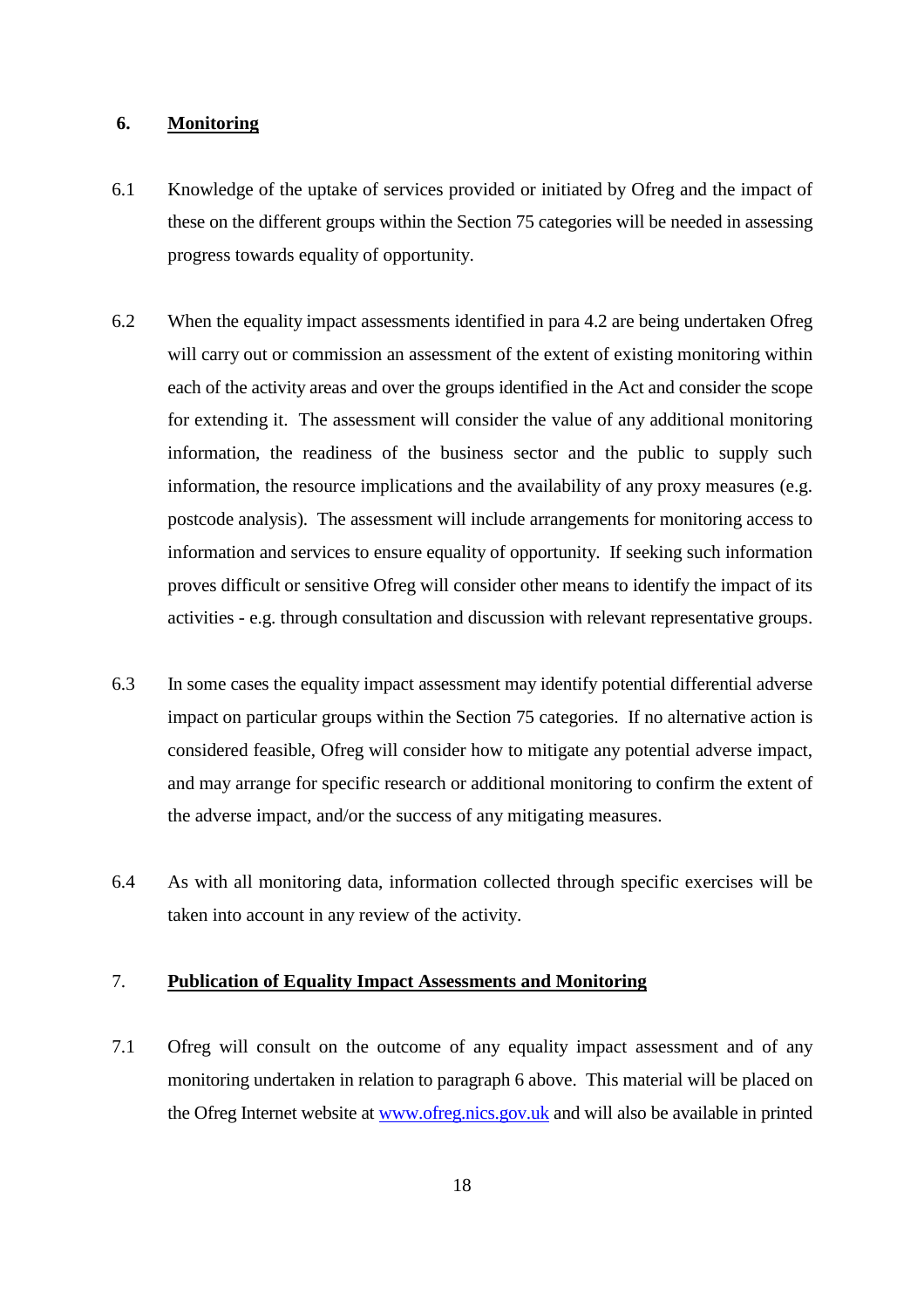form and in alternative formats through a request in writing. Ofreg may inform the general public about the availability of this material through press releases. It will also directly inform bodies listed at Annex B when this material is available. Ofreg will develop, with the help of organisations such as Disability Action, a list of specialist publications serving people in the statutory categories to whom its communications can be directed.

- 7.2 The published documentation on an equality impact assessment of a particular Ofreg activity will include:
	- ! the aims of the activity to which the impact assessment relates;
	- ! associated available monitoring data;
	- ! details of the outcome of assessment, highlighting if an adverse impact has been identified;
	- ! the details of consideration given to mitigate any adverse impact of the activity on the promotion of equality of opportunity;
	- ! the details of consideration given to alternative actions which might better achieve the promotion of equality of opportunity.
- 7.3 In taking decisions on a current or proposed activity, Ofreg will take into account any relevant equality impact assessment, monitoring and the outcome of the consultation process.

## 8. **Consultation**

8.1 The purpose of the public consultation process will be to enable Ofreg to hear the views of those who may be affected by its activities and for these to be considered as new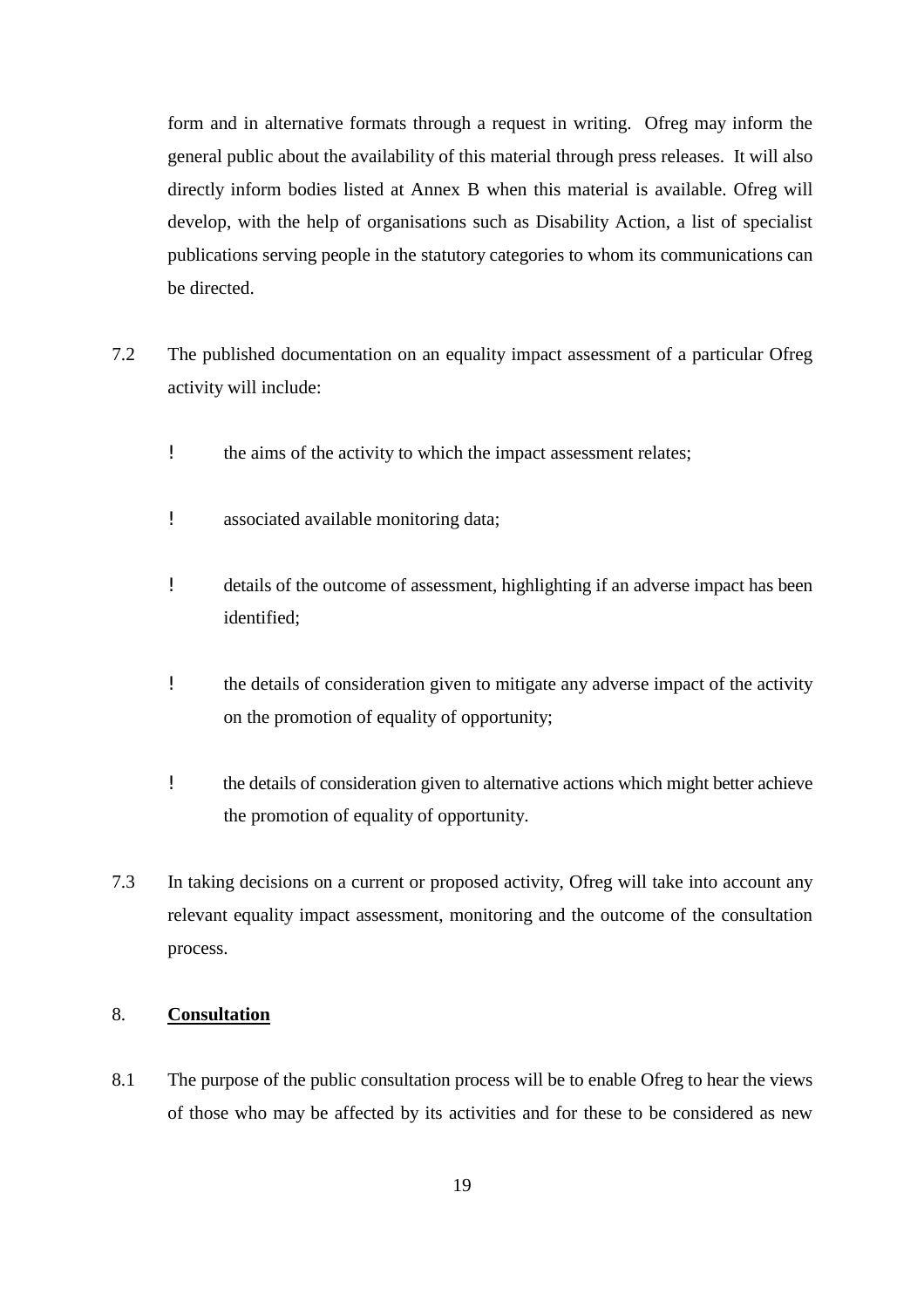activities are developed and existing activities reviewed. Consultations will begin as soon as possible, as indicated in the action plan in Annex C.

- 8.2 Ofreg will consult as appropriate with the Equality Commission and the Community Relations Council on issues relevant to the fulfilment of the Section 75 obligations and will take account of proposals from these bodies relating to its compliance with the Section 75 obligations.
- 8.3 Ofreg will consult relevant public sector and non-governmental organisations (NGOs) on the equality impact assessments identified which will be carried out on the activities identified in 4.2. Should equality impact assessments on new activities relate to a specific geographical area within Northern Ireland, Ofreg will also consult the relevant District Councils and other elected representatives.
- 8.4 Consultation may also take place on legislation, strategies, reviews and other plans. Annex B details the consultation list on which Ofreg will draw in all such consultations, depending on the issue involved. The list will be amended as new organisations/associations are formed or as existing bodies widen their scope to include interests in energy regulation.
- 8.5 In all future consultation exercises Ofreg will endeavour to allow time for groups to consult among themselves in forming their views. It will provide a period for responses of at least eight weeks, unless there are exceptional circumstances which make this impracticable.
- 8.6 In order to remove barriers to the consultation process, it will be important that the language and formats used for any consultation are accessible and, as noted in paragraph 9.1, Ofreg proposes to review its arrangements for providing information and will consult representative groups on this issue.
- 8.7 In consulting on any matter to which this Scheme relates, in addition to writing to relevant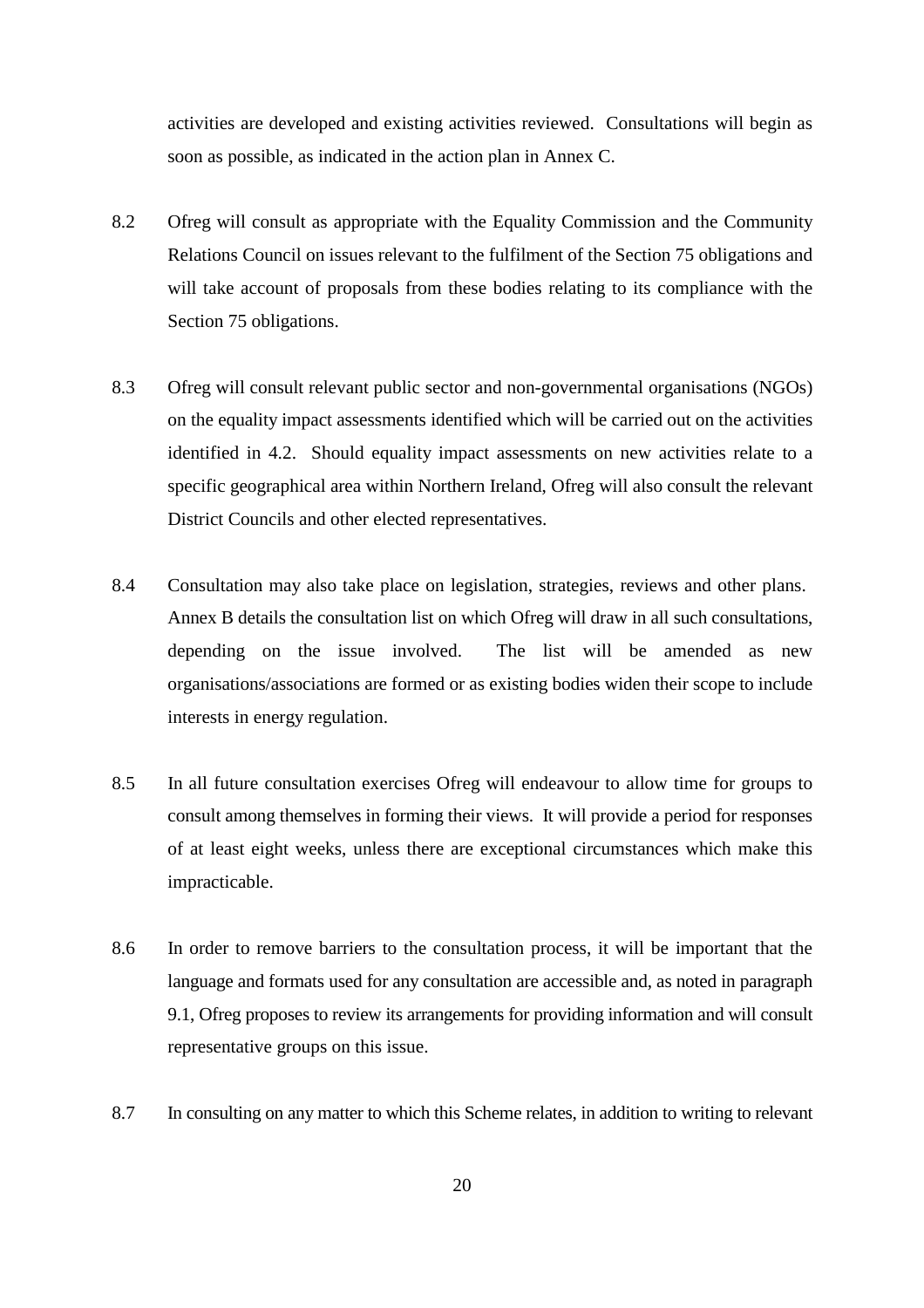bodies drawn from those listed in Annex B, Ofreg may also use other means to consult e.g. meetings, standing or ad hoc consultative groups, attitude surveys and consultative panels depending on the issues. Ofreg will offer all interested parties the opportunity to make oral representations. In organising consultation meetings, Ofreg will aim to ensure full participation by carefully considering the time, venue, accessibility, provision of childcare facilities and any other appropriate arrangements.

## 9. **Public Access to Information and Services**

- 9.1 Ofreg wishes to communicate effectively with the public and will, by March 2002, assess its arrangements for ensuring that the information it disseminates and the services it provides are made accessible in a way which ensures equality of opportunity.
- 9.2 As part of this assessment, Ofreg will consider, inter alia:
	- ! existing provision of information/services in accessible formats e.g. braille, audio, large print, minority ethnic languages;
	- ! what information on Ofreg services needs to be communicated to all groups and how best to do so;
	- ! the statutory requirements of the Disability Discrimination Act 1995;
	- ! the likely demand for information in such formats across all the activity areas listed in para 3.1;
	- ! the need to consider specific outreach measures, for example, to young people, the elderly and those living in isolated areas;
	- ! resource implications; and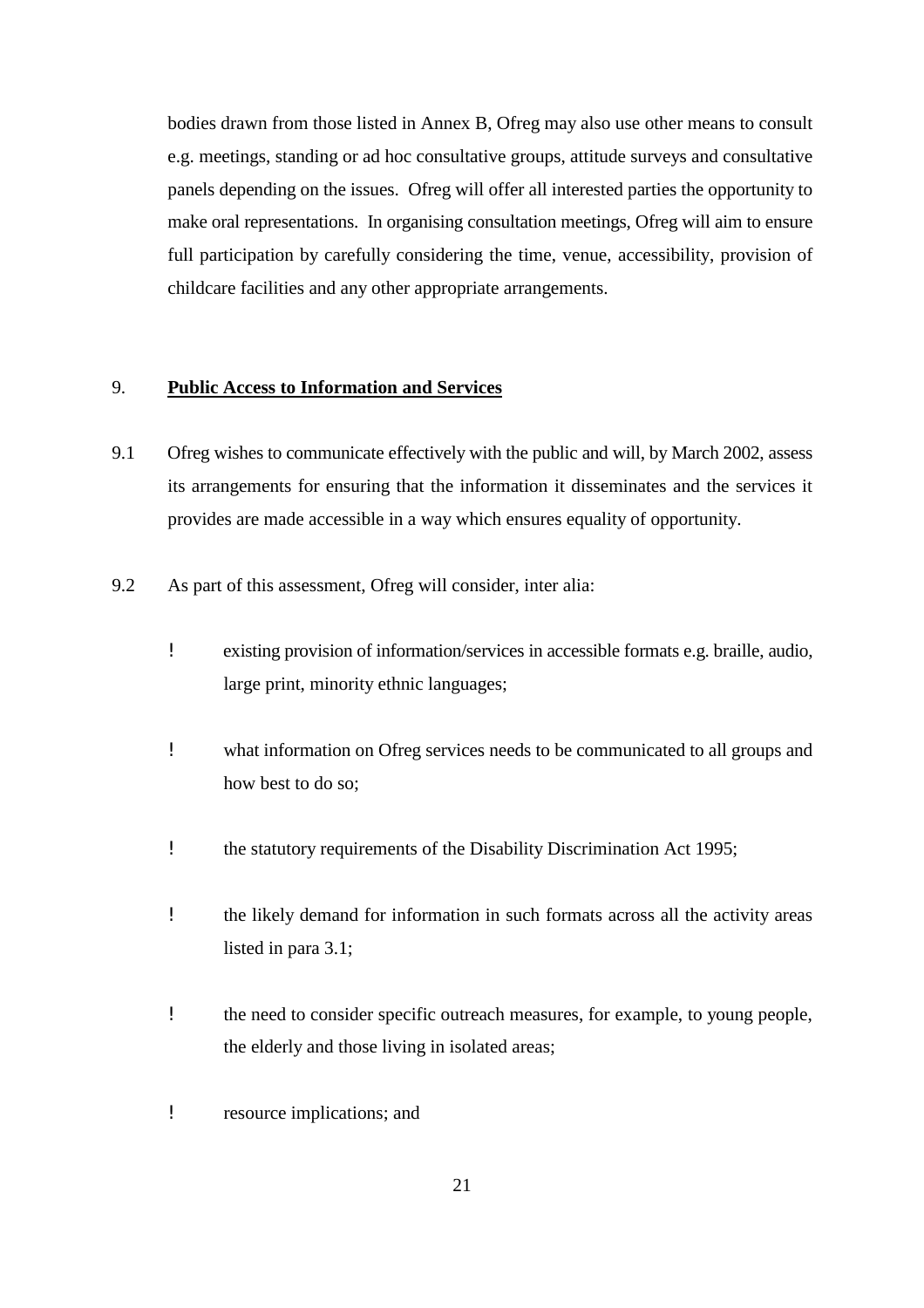- ! in particular, the recommendations of the cross-departmental Promoting Social Inclusion (PSI) working group on minority ethnic people and on access to information which will report in 2001.
- 9.3 In disseminating information through the local press, Ofreg will ensure that press statements and public advertisements are carried by all three Belfast daily newspapers, including the North West version of the Belfast Telegraph. Where press statements of or public advertisements are aimed at a particular geographical area within Northern Ireland, Ofreg will ensure that the information is available through at least two local newspapers circulating in that area. Ofreg will also ensure that specialist press receive copies of press releases to disseminate, as they consider appropriate, to their particular readership.
- 9.4 Ofreg-s commitments in this Scheme on equality of opportunity in accessing information are without prejudice to any rights to information in the current Code of Practice on Open Government, or in the new Freedom of Information legislation.

#### 10. **Training and Awareness Raising**

- 10.1 Ofreg will ensure that all staff receive appropriate training and awareness raising on the Section 75 obligations, the provisions of this Equality Scheme and the arrangements for equality impact assessments. Induction training will be provided for new staff covering the Section 75 requirements and this Equality Scheme. Every member of staff will receive a copy of the Equality. Ofreg will report annually on its Training Programme.
- 10.2 In consultation with staff, during the first year of the Scheme, Ofreg will develop a statement of commitment to promote good relations, as set out by the Community Relations Council.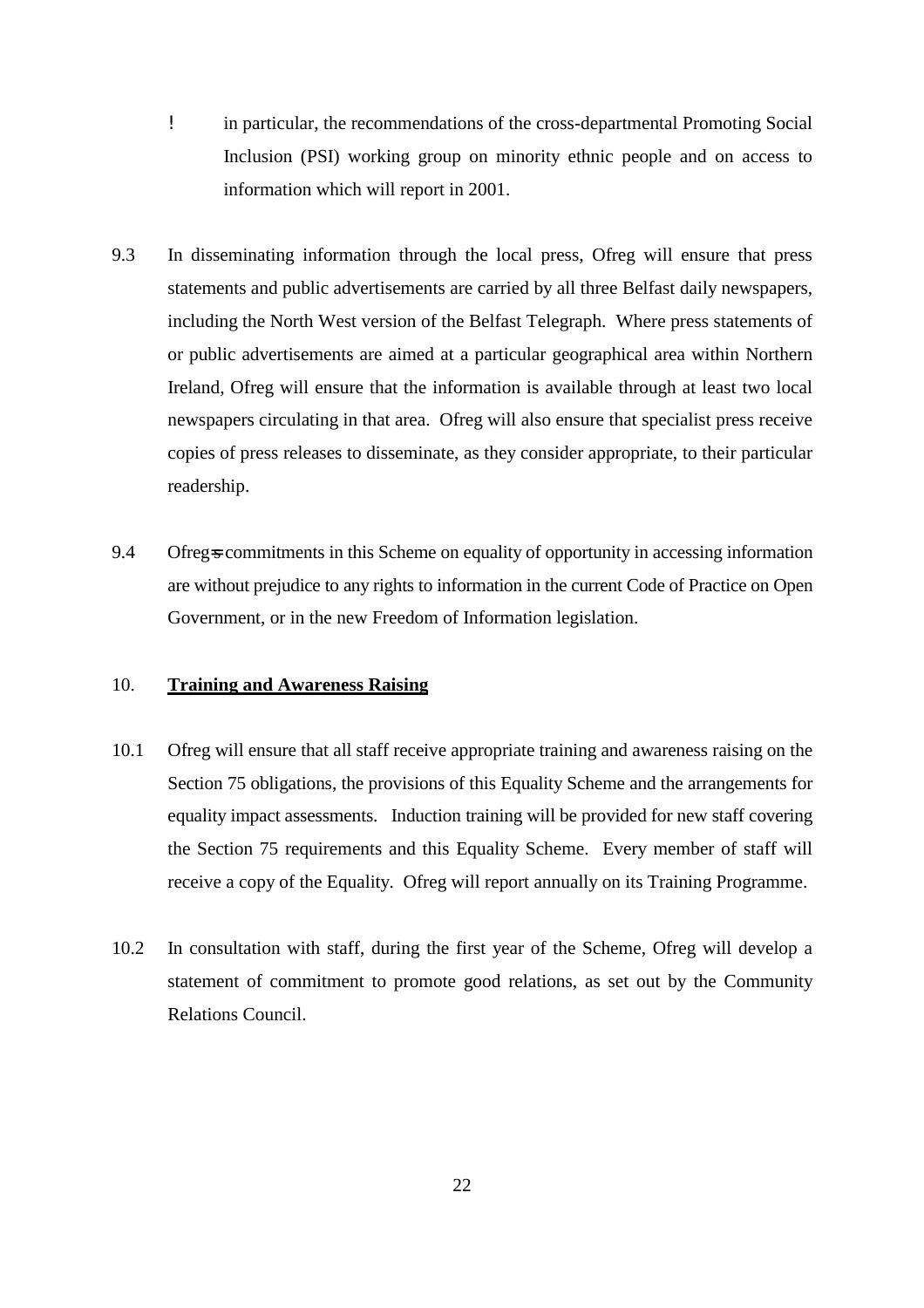#### 11. **Complaints**

11.1 When a person believes that they have been directly affected by a failure of Ofreg to comply with this Scheme, they should, in the first instance, bring their complaint to the attention of the Director General. The Director General will carry out an internal initial investigation of the complaint and will respond to the complainant within one month. In setting out Ofreg=s response the Director General will inform them of the procedure for pursuing the complaint further, if necessary, with the Equality Commission, as described in para 10 of Schedule 9 to the Act. If the Equality Commission decides to investigate any complaint or any other matter falling within paragraph 11(1)(b) of Schedule 9 of the Act, Ofreg will co-operate fully, providing access to any documentation which the Commission may require.

#### 12. **Publication of the Scheme**

- 12.1 Following submission to the Equality Commission, this Scheme, revised as appropriate following the consultation process, will be available in print form and alternative formats free on request from the Office for the Regulation of Electricity & Gas, Brookmount Buildings, 42 Fountain Street, BELFAST BT1 5EE, telephone number 08457 660456 (local call rate). It will also be available on the Ofreg Internet website at http://www.ofreg.nics.gov.uk/
- 12.2 Following approval of the Scheme by the Equality Commission, a further version, revised as necessary, will be available as above.

## 13. **Review of the Scheme**

Ofreg will arrange a review of the operation of this Scheme within five years of its submission to the Equality Commission. This review will include an assessment of how Ofreg has complied with its Section 75 obligations in implementing all aspects of the Equality Scheme and how equality of opportunity and good relations have been advanced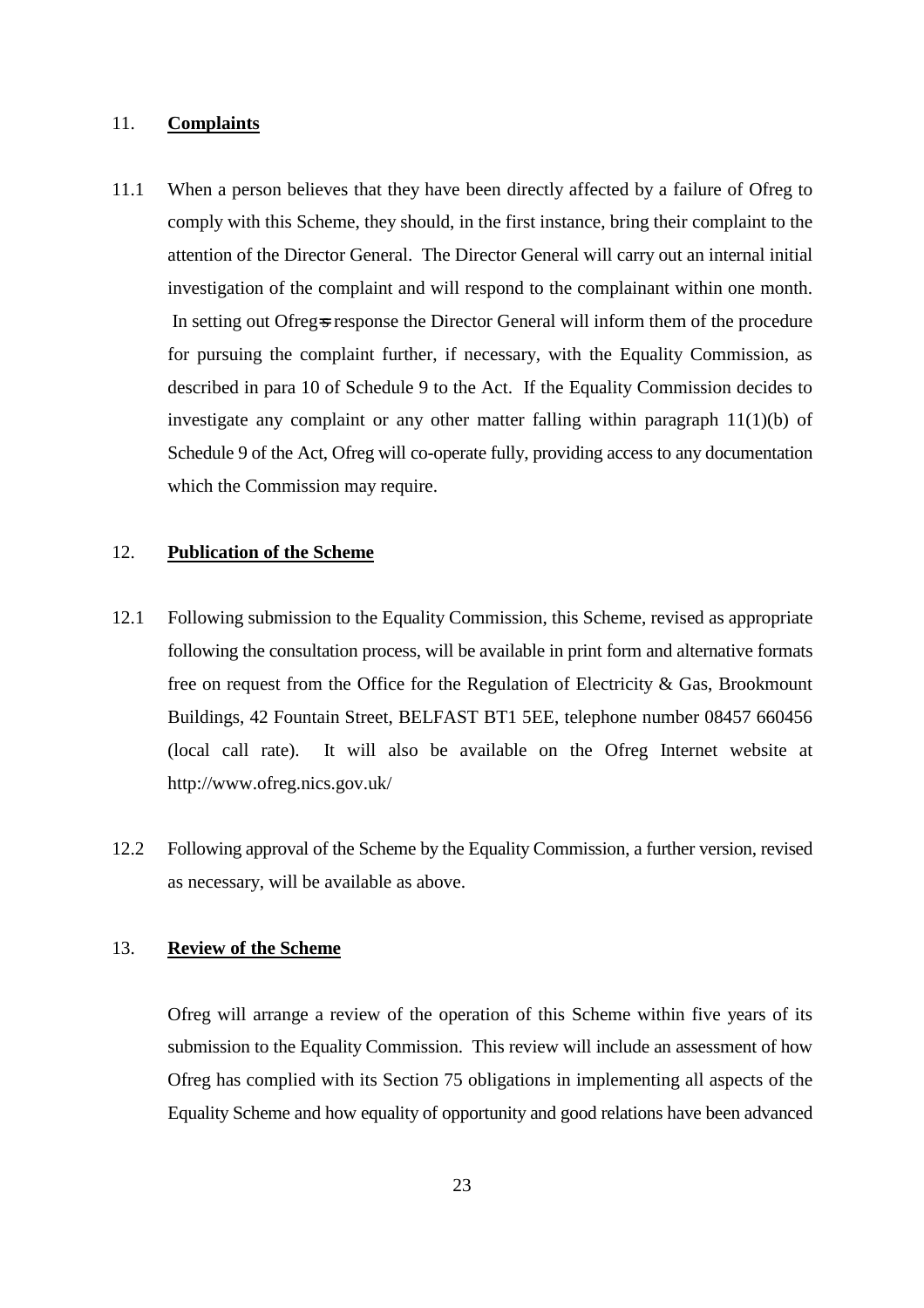in relation to the main activity areas. Consultations will take place with those bodies listed at Annex B (amended as necessary) before the review is completed and submitted to the Equality Commission.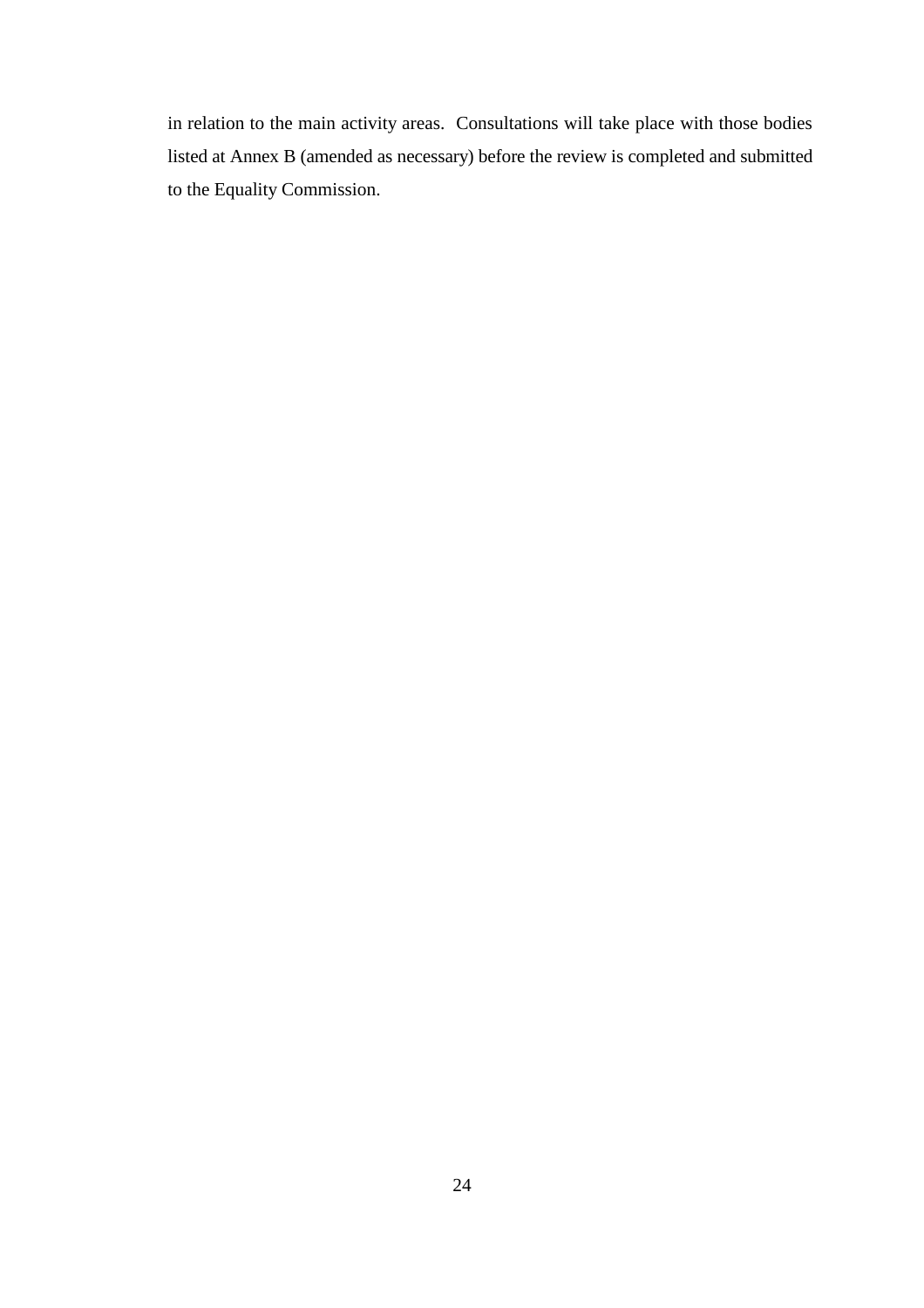## **ANNEX A**

## **MAIN GROUPS IDENTIFIED AS RELEVANT TO THE SECTION 75 CATEGORIES FOR NORTHERN IRELAND PURPOSES**

| Category                    | <b>Main Groups</b>                                                                                                                                                                                                                                                                                                                             |
|-----------------------------|------------------------------------------------------------------------------------------------------------------------------------------------------------------------------------------------------------------------------------------------------------------------------------------------------------------------------------------------|
| Religious belief            | Protestants; Catholics; people of non-Christian faiths;<br>people of no religious belief                                                                                                                                                                                                                                                       |
| Political opinion           | Unionists generally; Nationalists generally; members/<br>supporters of any political party                                                                                                                                                                                                                                                     |
| Racial group                | White people; Chinese; Irish Travellers; Indians; Pakistanis;<br>Bangladeshis; Black Africans; Black Carribean people;<br>people of mixed ethnic group                                                                                                                                                                                         |
| >Men and women generally    | Men (including boys); women (including girls);<br>Transgendered people.                                                                                                                                                                                                                                                                        |
| Marital status              | Married people; unmarried people; divorced or separated<br>people; widowed people                                                                                                                                                                                                                                                              |
| Age                         | For most purposes, the main categories are; children under<br>18; people aged between 18 and 65; and people over 65.<br>However, the definition of age groups will need to be<br>sensitive to the policy under consideration. For example, for<br>employment policies, children under 16 could be<br>distinguished from people of working age. |
| >Persons with a disability= | Persons with a physical, sensory or learning disability as<br>defined in sections 1 and 2 and Schedules 1 and 2 of the<br><b>Disability Discrimination Act 1995</b>                                                                                                                                                                            |
| >Persons with dependents=   | Persons with personal responsibility for the care of a child;                                                                                                                                                                                                                                                                                  |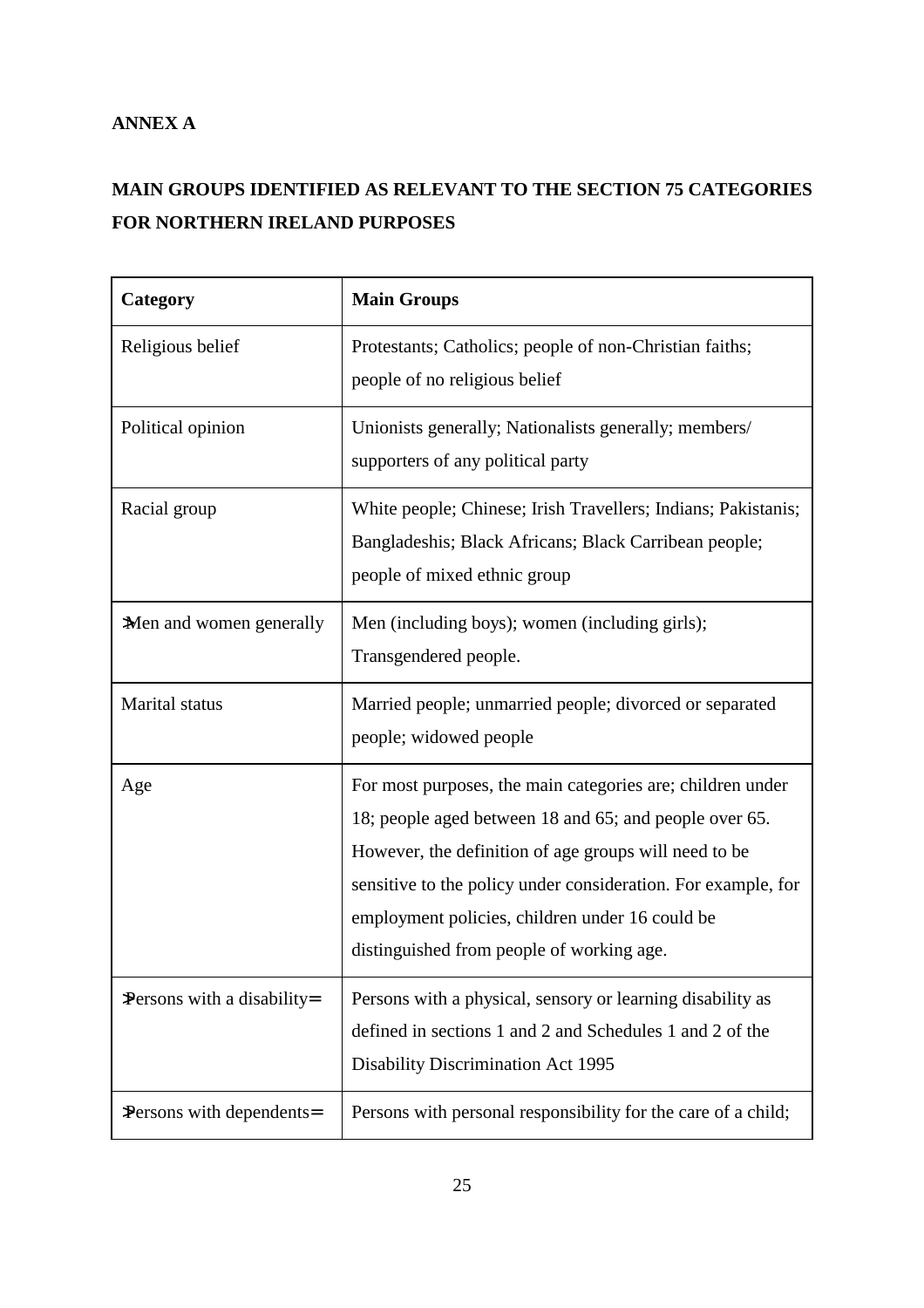|                    | persons with personal responsibility for the care of a person |
|--------------------|---------------------------------------------------------------|
|                    | with an incapacitating disability; persons with personal      |
|                    | responsibility for the care of a dependent elderly person.    |
| Sexual orientation | Heterosexuals; bisexuals; gays; lesbians.                     |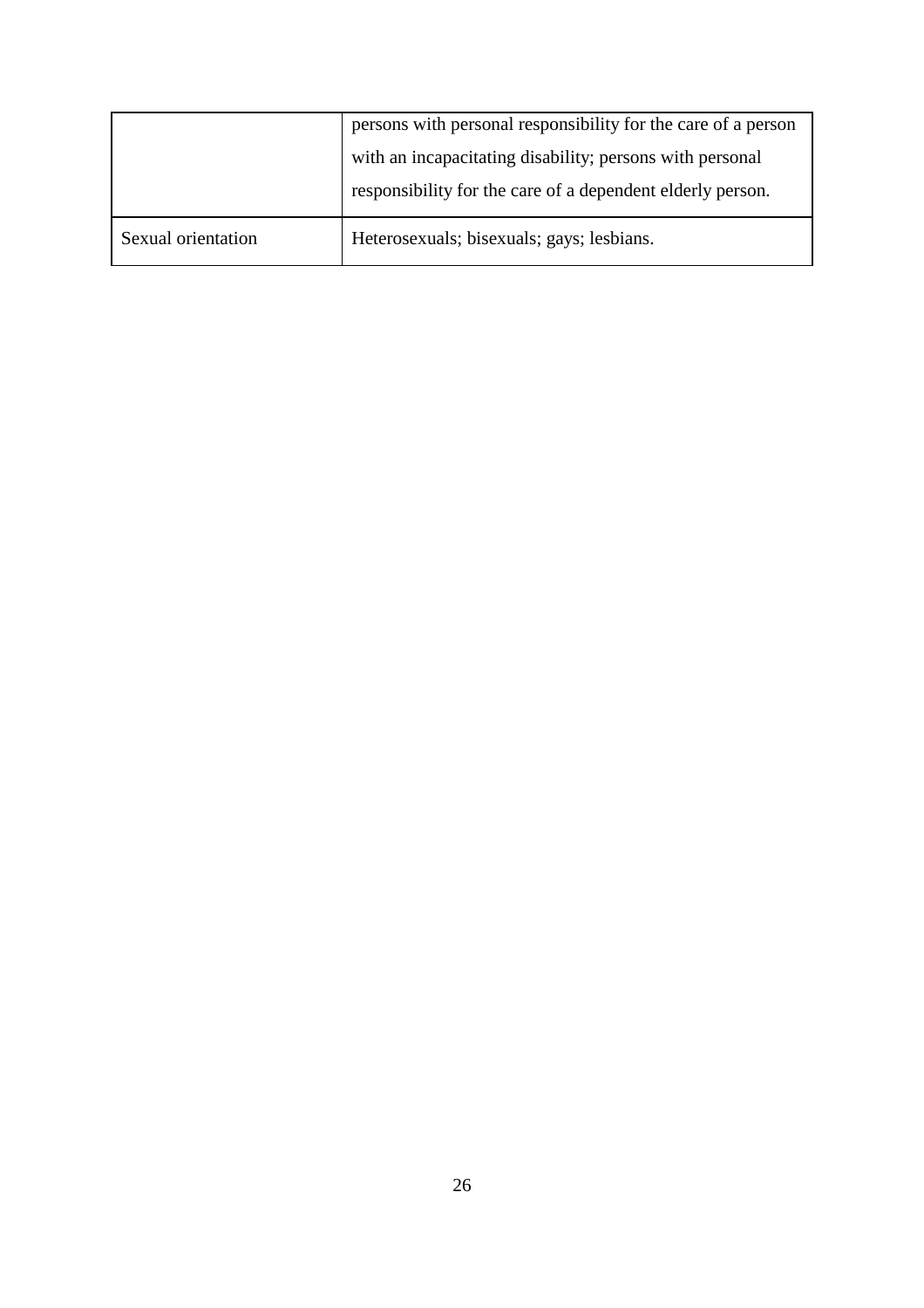#### **ANNEX B**

## **CONSULTATION LIST**

Age Concern Association of Chief Officers of Voluntary Organisations Belfast Centre for the Unemployed Blind Centre (NI) Chief Executives' Forum Community Relations Council Craigavon Standing Conference of Women=s Organisations Disability Action Enterprise, Trade and Investment Assembly Committee Equality Commission Equality Officers – NI Departments Federation of Small Businesses Fermanagh Women=s Network Foyle Women=s Network Gas and Electricity Licence-holders General Consumer Council for Northern Ireland Health and Social Services Councils Help the Aged Law Centre Northern Ireland Multi-cultural Resource Centre National Caravan Council National Energy Action Charity Newry & Mourne Women NIACAB **NIACT NICCE** NICVA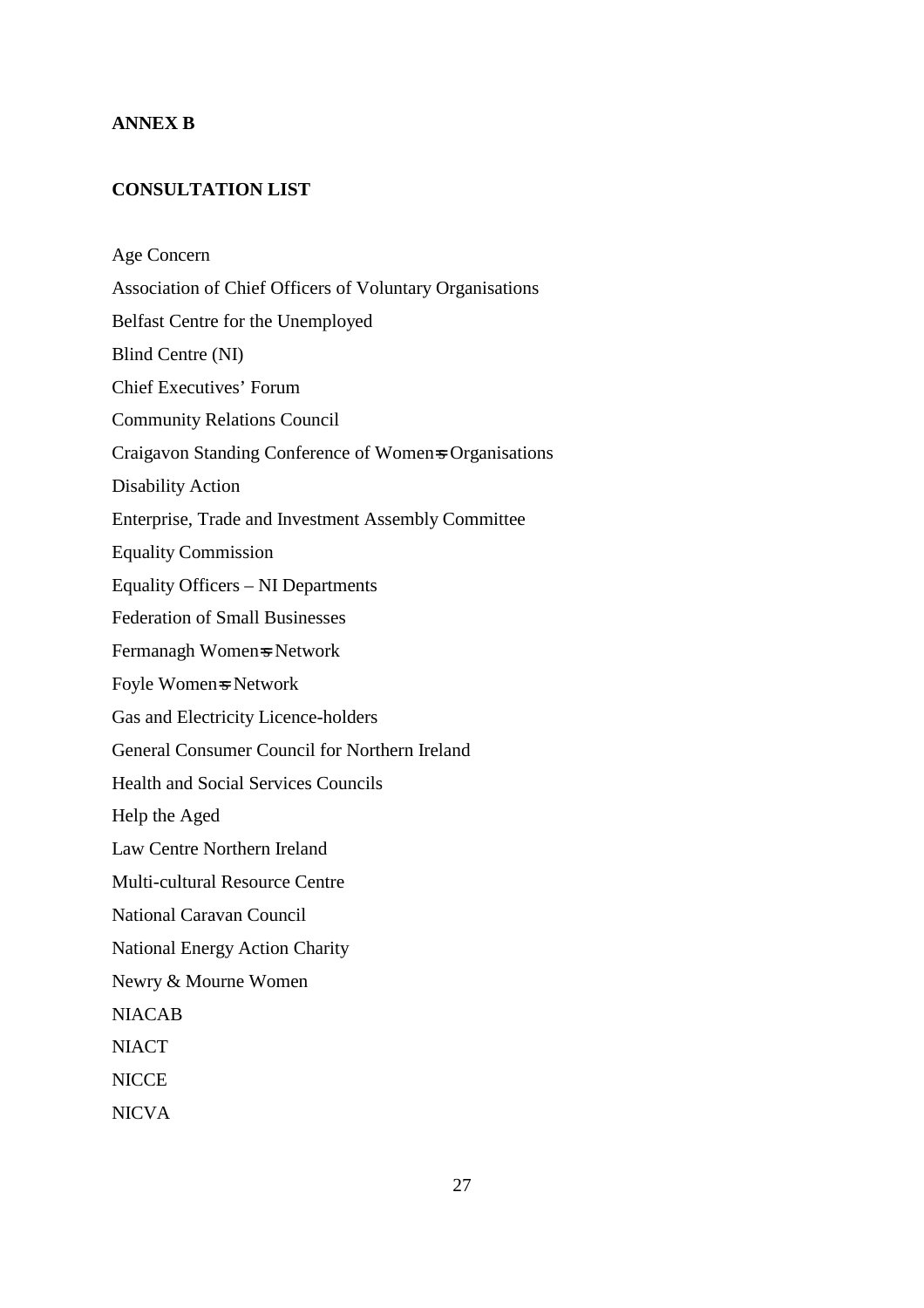#### NIC/ICTU

NIPSA

North West Community Network North West Forum of People with Disabilities Northern Ireland Anti-Poverty Network Northern Ireland Assembly Members Northern Ireland Council for Ethnic Minorities Northern Ireland Human Rights Commission Northern Ireland MPs Northern Ireland Political Parties Northern Ireland Women=s European Platform Northern Ireland Youth Forum Omagh Women=s Area Network Putting Children First Rural Community Network Student Housing Associations Universities Women=s Forum Women=s Information Group Women=s Support Network Youth Council for Northern Ireland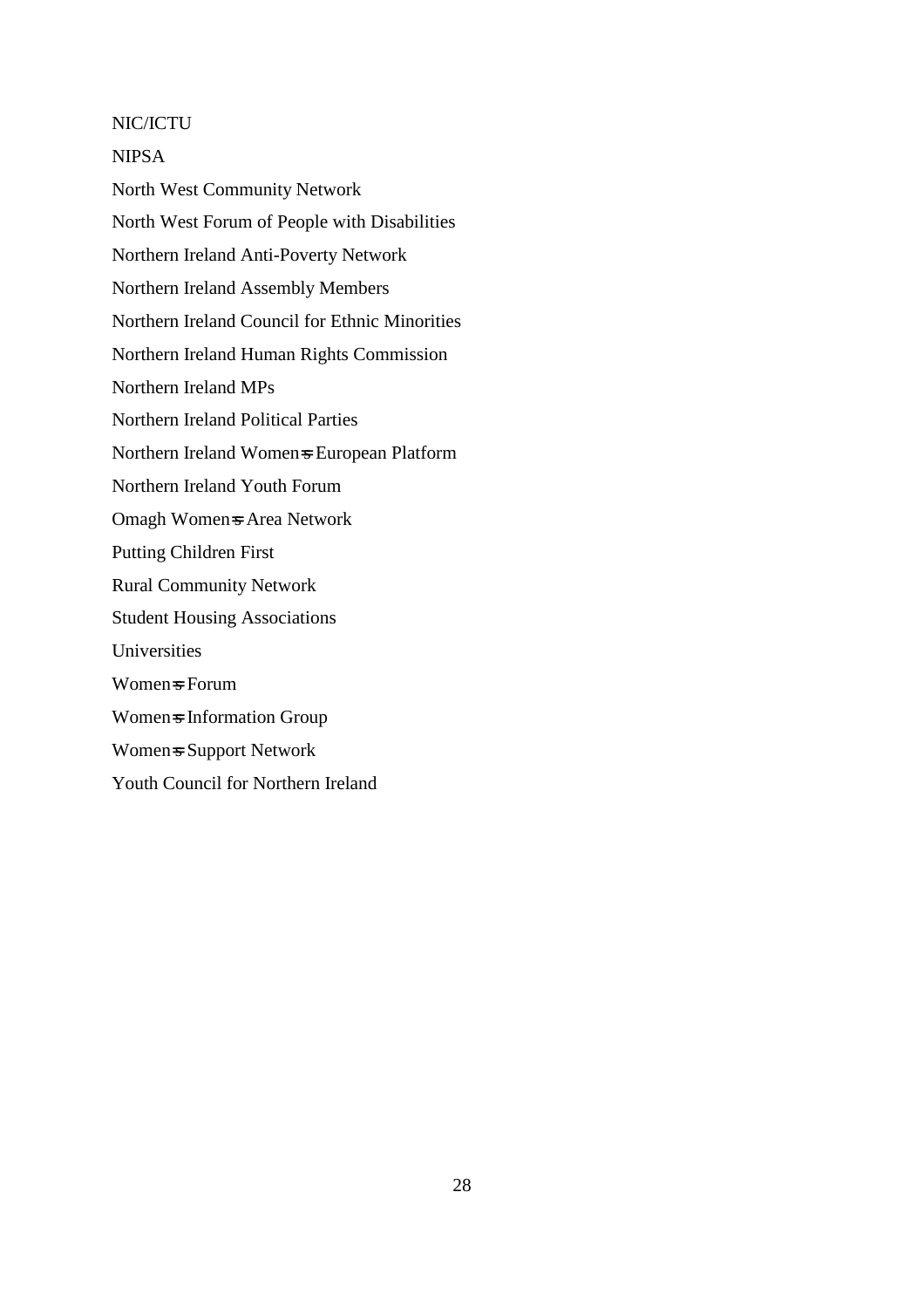#### **TIMETABLE FOR IMPLEMENTATION**

The following timetable summarises the actions which Ofreg proposes to take to implement the Scheme following approval by the Equality Commission.

#### **YEAR 1 (AUTUMN 2001 TO 31 MARCH 2002)**

#### (a) Equality Impact Assessments

Commence Equality Impact Assessments on the following activities **(4.2):**

Promoting competition in the generation and supply of electricity by securing such changes to the market structure as will drive down prices for all classes of customers. **3.1 A(ii)**

minimising the total electricity bill by incentivising NIE to promote the efficient use of electricity. **3.1 B(i)**

enabling all classes of customers to secure affordable renewable electricity. **3.1 B(ii)**

promoting a two tier tariff that discourages the inefficient use of electricity while protecting the basic requirements of low income households. **3.1 B(iii)**

promoting the concept of energy service companies (ESCos)which will deliver affordable power and heat packages to households while minimising pollution. **3.1 B(iv)**

Encouraging the extension of the natural gas network outside Greater Belfast. **3.1 D(v)**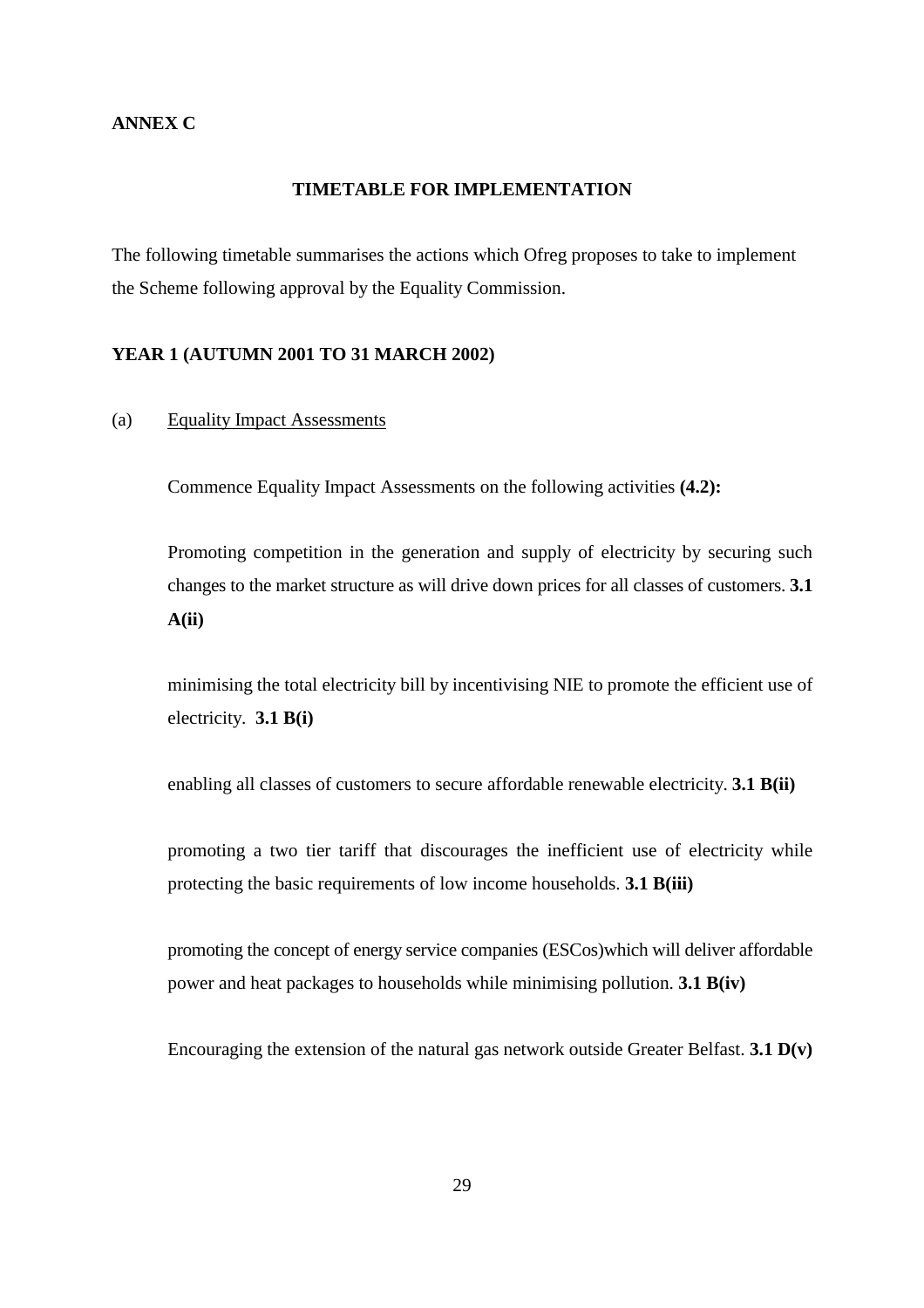#### (b) Other Actions

Commence Staff Training (10.1)

Establish regular monitoring mechanisms (2.5)

Annual Report to Equality Commission (2.6)

#### **YEAR 2 (1 APRIL 2002 TO 31 MARCH 2003)**

(a) Equality Impact Assessments

Commence Equality Impact Assessments on the following activities (4.2):

Facilitating the renegotiation of the original generation station contracts, in order to both promote competition and secure a better deal for customers. **3.1 A(i)**

Reviewing periodically the Price Control on NIE's Transmission and Distribution (T&D) business. **3.1 A(iii)**

Exercising concurrently with the Director General of Fair Trading functions under the Competition Act 1998, as far as they relate to anti-competitive behaviour or abuse of dominant positions in the electricity and gas industries in Northern Ireland. **3.1 A(iv)**

Incentivising NIE and Phoenix Natural Gas through their Price Controls to promote energy efficiency measures in Northern Ireland. **3.1 E(i)**

(b) Other Actions

Continue Staff Training (10.1)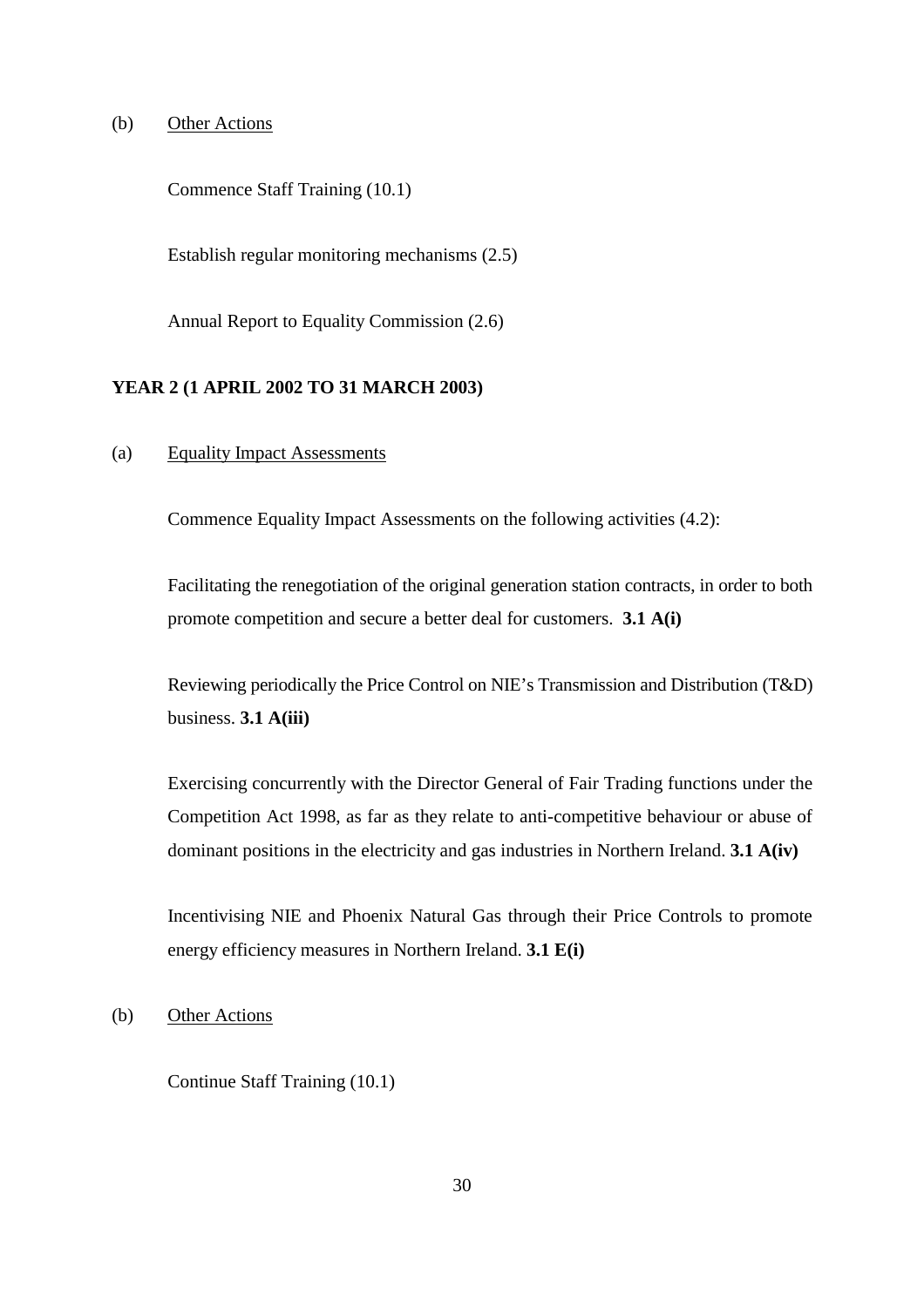Quarterly Monitoring by Ofreg Board (2.5)

Annual Report to Equality Commission (2.6)

#### **YEAR 3 (1 APRIL 2003 TO 31 MARCH 2004)**

#### (a) Equality Impact Assessments

Commence Equality Impact Assessments on the following activities (4.2):

Reviewing periodically NIE=s Standards of Performance (Guaranteed and Overall), from 1 April 2002. **3.1 C(i)**

Reviewing periodically Ofreg=s Social Action Plans aimed at Northern Ireland electricity and gas customers who are disadvantaged and or experiencing fuel poverty. **3.1 C(ii)**

Investigating complaints where NIE has been unable to satisfy customer needs. **3.1 C(iii)**

Approving NIE=s Codes of Practice. **3.1 C(iv)**

### (b) Other Actions

Continue Staff Training (10.1)

Quarterly Monitoring by Ofreg Board (2.5)

Annual Report to Equality Commission (2.6)

## **YEAR 4 (1 APRIL 2004 TO 31 MARCH 2005)**

(a) Equality Impact Assessments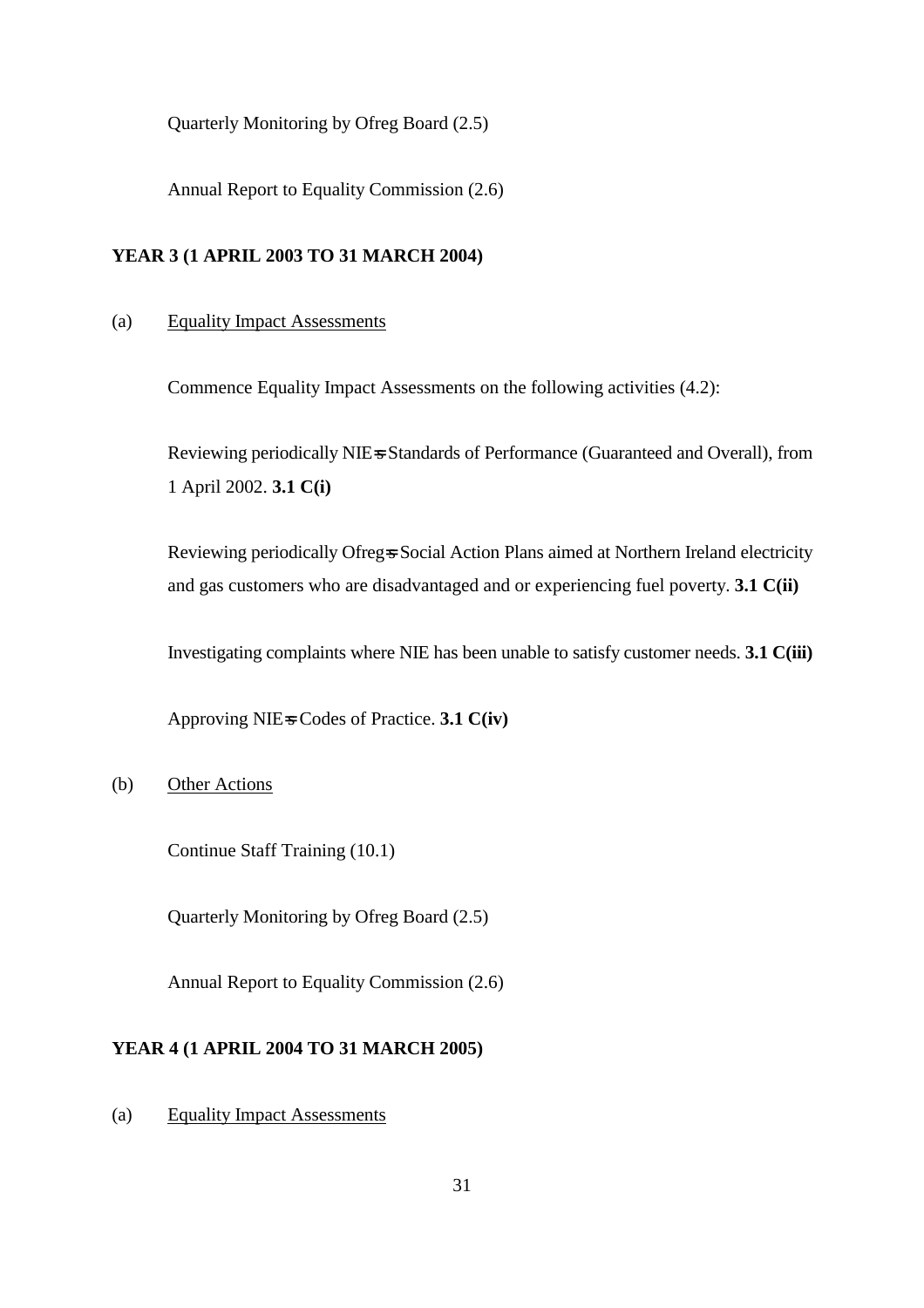Commence Equality Impact Assessments on the following activities (4.2):

Granting licences to firms wishing to operate in the Northern Ireland gas market. Licences govern the conduct of market participants and are monitored by Ofreg to ensure their provisions are being adhered to. **3.1 D(i)**

Setting and monitoring of the standards of customer service provided by gas suppliers. Standards of Performance are set in a range of service areas broadly similar to those in electricity. They must be approved by the Director General and Phoenix Natural Gas is required to report on the results at regular intervals. **3.1 D(ii)**

Ensuring that Phoenix Natural Gas develops the gas network within the Greater Belfast area, in accordance with the development plan in its licence. **3.1 D(iii)**

Every five years, undertaking a price control review of the charges Phoenix Natural Gas set for conveying natural gas within their licensed area. **3.1 D(iv)**

(b) Other Actions

Continue Staff Training (10.1)

Quarterly Monitoring by Ofreg Board (2.5)

Annual Report to Equality Commission (2.6)

#### **YEAR 5 (1 APRIL 2005 TO 31 MARCH 2006)**

Review operation of Ofreg's Equality Scheme (13.0)

Continue Staff Training (10.1)